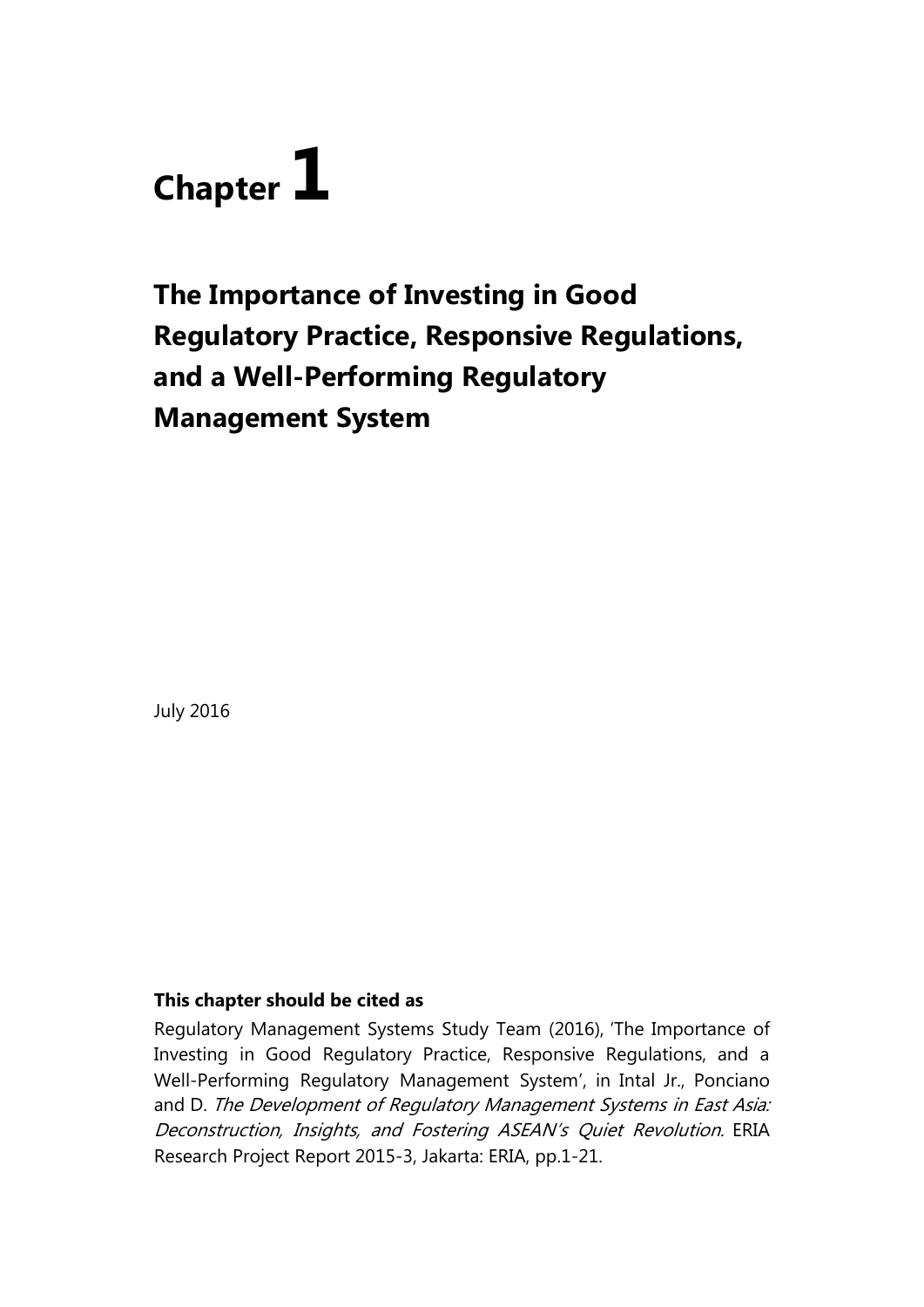# **Chapter I**

**The Importance of Investing in Good Regulatory Practice, Responsive Regulations, and a Well-Performing Regulatory Management System**

## **1.1. Introduction**

H.E. Ngurah Swajaya, Indonesia's ambassador to the Association of Southeast Asian Nations (ASEAN) and chair of the Committee of Permanent Representatives in 2013<sup>1</sup>, in his keynote speech during the inaugural East Asia Summit (EAS) Regulatory Roundtable held in Bangkok on 18 July 2013, recounted how he was enthused by the much-improved highways in Cambodia and set out on a land trip from Phnom Penh, Cambodia to Ho Chi Minh, Viet Nam. However, he got stuck for a few hours at the border of Cambodia and Viet Nam. That experience brings out, to him, the essence of the theme of the first EAS Regulatory Roundtable on regulatory coherence or connectivity, that:

Good physical infrastructure does not guarantee a seamless connectivity if they are not supported by good institutional and people to people connectivity, particularly adequate regulatory coherence across the border (Swajaya, 2013, p.3).

Ambassador Swajaya's speech highlights the complementarity among the three pillars of the Master Plan on ASEAN Connectivity that the ASEAN Connectivity Coordination Committee (ACCC) oversees – physical connectivity, institutional

 $\overline{a}$  $^1$  The Economic Research Institute for ASEAN and East Asia (ERIA)–New Zealand Institute of Economic Research (NZIER) project 'Towards Responsive Regulations and Regulatory Coherence in East Asia: Deconstructing Efficient and Effective Regulatory Management System' had its beginning at the inaugural EAS Regulatory Roundtable. This Report draws preponderantly on the results of the ERIA–NZIER project.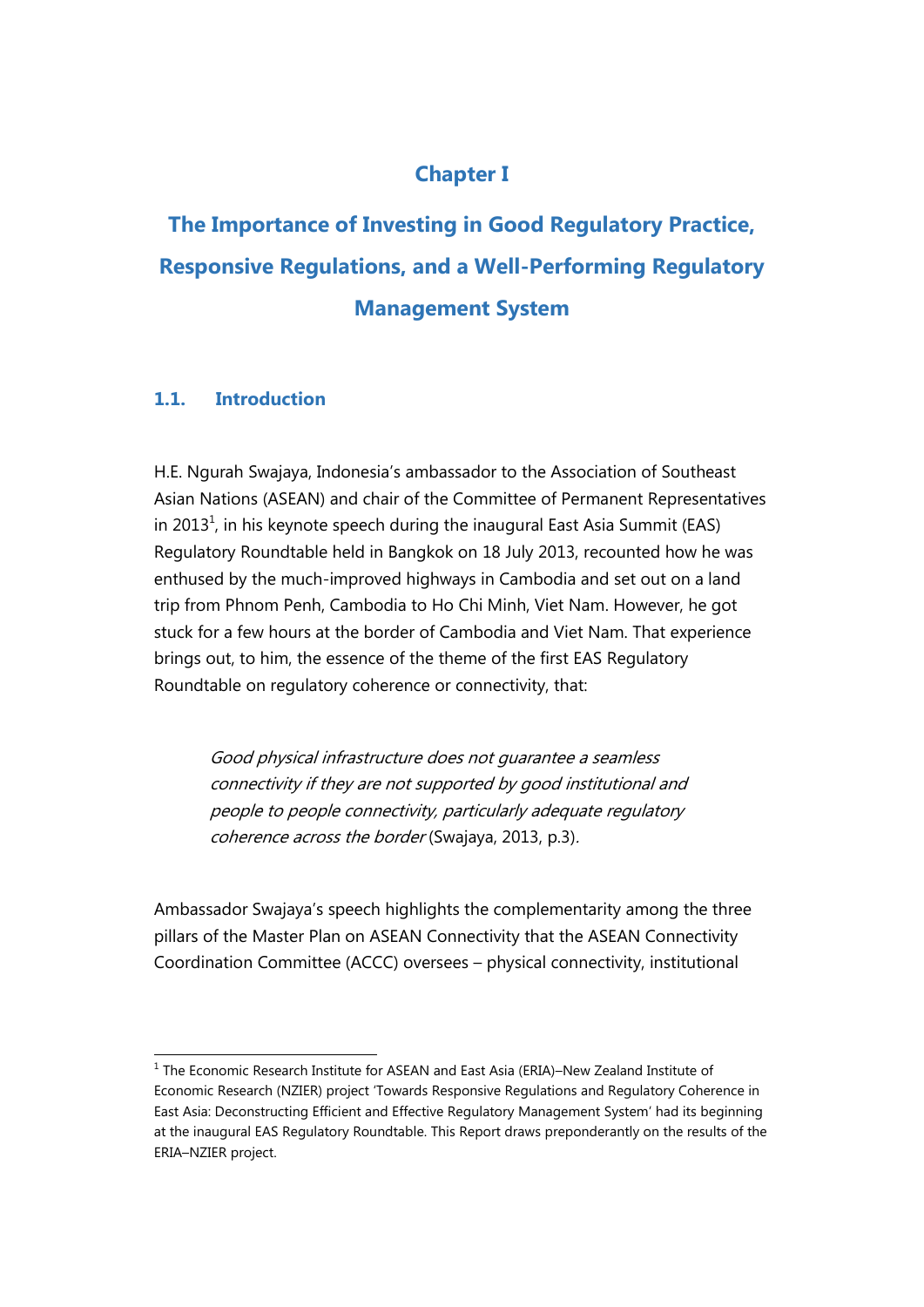connectivity, and people-to-people connectivity, as well as the importance of regulatory coherence across the border among ASEAN Member States (AMSs).

The call for adequate regulatory coherence for seamless connectivity was echoed by H.E. Rizal Affandi Lukman, Deputy Minister for International Economic Cooperation, Coordinating Ministry for Economic Affairs of the Republic of Indonesia, in his keynote address during the Second EAS Regulatory Roundtable held on 29 September 2015 in Jakarta. He said (Lukman, 2015, p.2):

Seamless connectivity… necessitates that the domestic regulations within the ASEAN Member States are consistent with the regulations at their borders…Investment in good infrastructure for connectivity should be matched with investments in regulatory capacities to make seamless connectivity become a reality.

At the same time, Amb. Dato' Hasnudin Hamzah, ambassador of Malaysia to ASEAN and chair of the ACCC for 2015, in his address at the Second EAS Regulatory Roundtable, emphasised the challenges facing the implementation of the Master Plan on ASEAN Connectivity (MPAC) agenda that include the difficulty of '…alignment of regional visions and initiatives and national priorities and regulations… [given] the varying structures of regulatory management, public sector governance and administration procedures' (Hamzah, 2015, p.3). In addition, '…the harmonization of domestic regulations and legislation to establish the necessary institutions or mechanisms to support implementation of regional commitments remain difficult and inadequate' (Ibid.).

Regulatory coherence 'across the border' can be construed to mean both regulatory coherence 'at the border' and regulatory coherence 'within the border.' 'Seamless connectivity,' which is the physical and logistical manifestation of the goal of 'single market and production base' under the ASEAN Economic Community (AEC), necessitates that the domestic regulations within an ASEAN Member State (AMS) are consistent with the regulations at its border(s), the domestic regulations within another AMS are consistent with the regulations at its (the other AMS) border(s), and the regulations at the border for the two AMSs do not impose unnecessary regulatory burden on the economic agents from both AMSs interacting (e.g. importing, exporting) with one another. The word 'adequate' in the phrase 'adequate regulatory coherence' in the above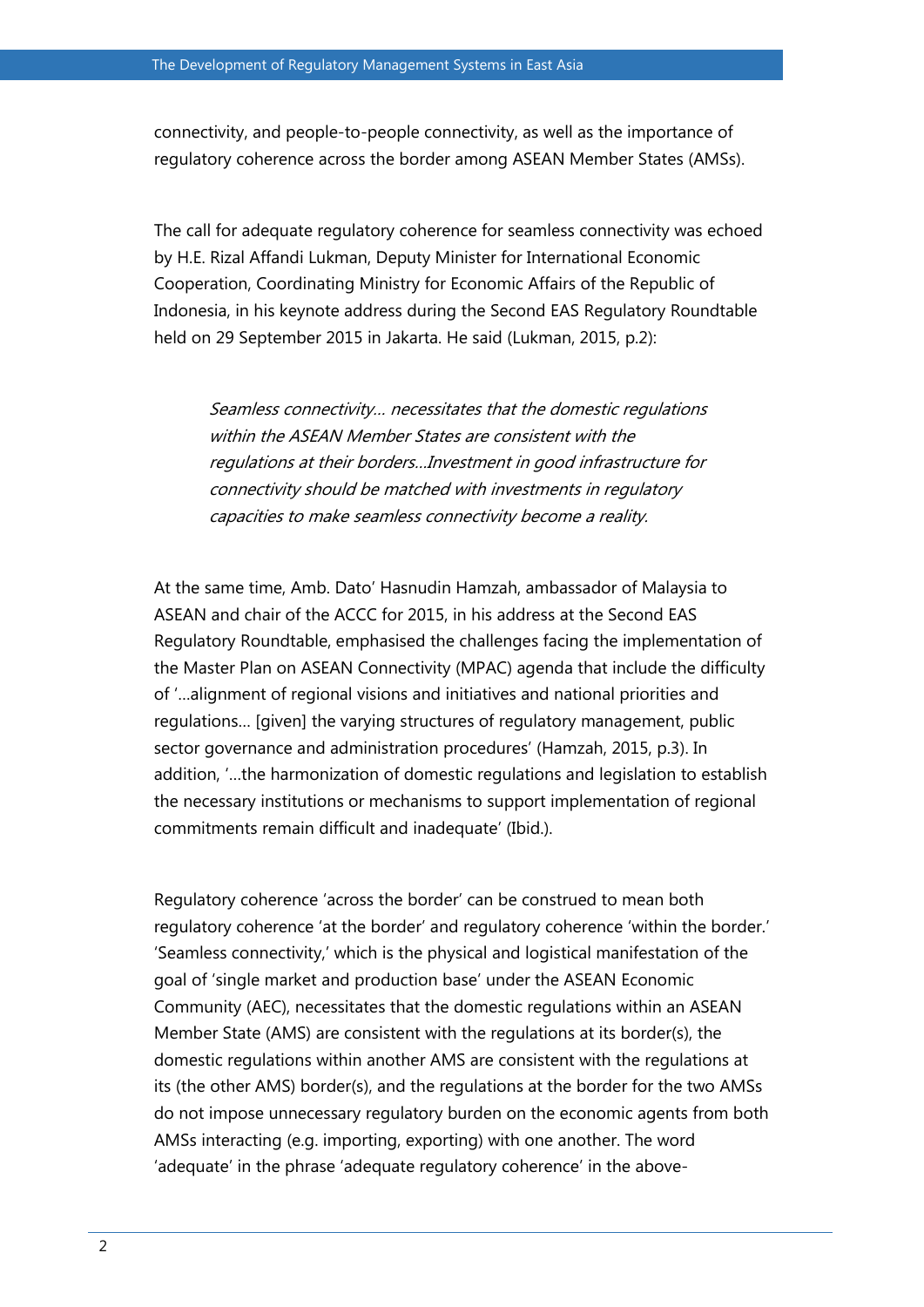mentioned keynote speech can be construed to mean 'does not impose unnecessary regulatory burden' but does not necessarily call for uniform or harmonised regulations across AMSs.

The discussion on regulatory coherence above brings out, fundamentally, the issue of regulations and the regulatory environment in the context of ASEAN integration and, more broadly, in the context of economic performance and development of AMSs. In the context of ASEAN integration, the **ASEAN Good Regulatory Practice (GRP) Guide** puts it perfectly in its first paragraph (p.1):

Differences in the regulatory requirements of individual Member States are among those which have the greatest impact on trade. In certain situations, regulatory requirements may actually impede gains from trade liberalization.

While the GRP Guide is meant to be used in conjunction with the ASEAN Policy Guideline on Standards and Conformance, the above-mentioned statement from the GRP Guide is applicable to many areas of economic policy, and indeed amplifies very well the call for adequate regulatory coherence across borders in Amb. Swajaya's keynote speech.

Equally important, the issue of regulations and the regulatory environment in the context of economic performance and development looms increasingly large in each AMS. The 10th Malaysia Plan chapter on modernising business provides an example of the increasing policy focus on the role of regulations and the impact of the regulatory environment on economic performance (MPC, n.d., p.1):

The regulatory environment has a substantial effect on the behaviour and performance of companies. Private sector participation in the economy and innovation require a regulatory environment that provides the necessary protections and guidelines, while promoting competition. Too often, Malaysian firms face a tangle of regulations that have accumulated over the years and now constrain growth. At the same time, regulations that would promote competition and innovation are absent or insufficiently powerful.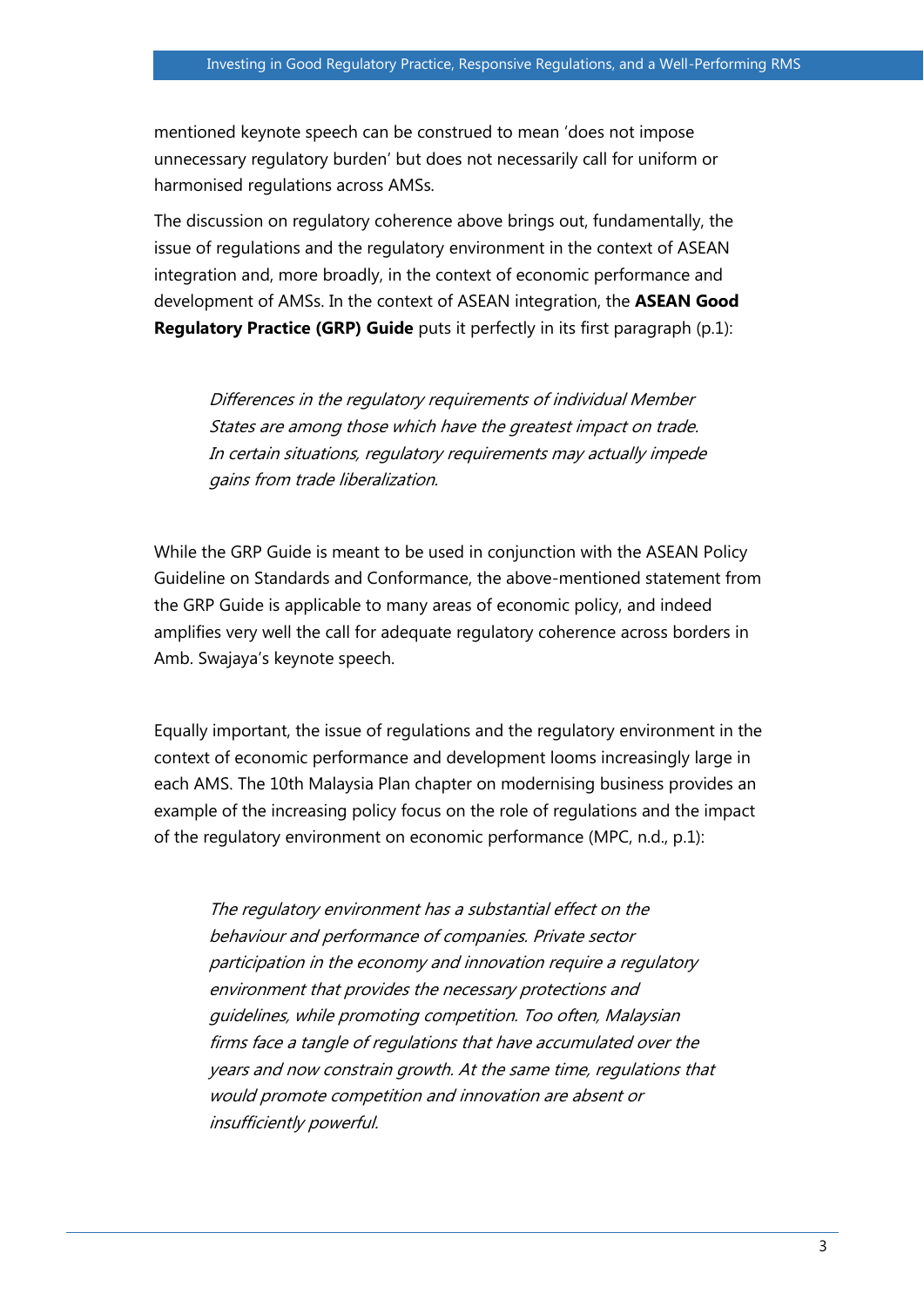Additionally, Malaysia's National Policy on the Development and Implementation of Regulations (NPDIR) states (MPC, n.d., p.2):

There is increasing recognition that over-regulation, poorly designed regulations or in some cases under-regulation lead to regulatory failures which undermine the intentions of good policies. Global competition, social, economic and technological changes require the government to consider the inter-related impacts of regulatory regimes, to ensure that regulatory structures and processes continue to be relevant, robust, transparent, accountable and forward-looking.

Arguably the statement above culled from Malaysia's 10th Plan is a good reflection of the experience in many AMSs. Arguably also, Malaysia (together with Singapore) counts among the first in ASEAN to develop, adopt, and (increasingly) implement a comprehensive and cohesive national policy and strategy to modernise the regulatory regime and institutionalise GRP within the whole government. A number of other AMSs also have significant regulatory regime initiatives, although not yet as comprehensive, as cohesive, as systematic, and involving the whole bureaucracy as in the case of Singapore and (increasingly) Malaysia. Arguably even further, the development and implementation of modernising the regulatory regime, institutionalising GRP, and the associated changes in institutions, mindsets, and people involve a long and dynamic process, rather than a one-off thing. This is especially the case in a region like ASEAN with member states of widely differing levels of economic, institutional, and bureaucratic development and capabilities.

Yet, precisely given the varied levels of economic, institutional, and bureaucratic development and capabilities in ASEAN, investing in GRP, responsive regulations, and a well-performing Regulatory Management System (RMS) in each AMS in a concerted manner may well be one key means by which all AMSs can grow individually and as a group. It is also a possible key means by which ASEAN integrates better. This is because the implementation of the AEC agreements and the drive towards adequate regulatory coherence across borders could be furthered by the pursuit of coherence, transparency, responsiveness, nondiscrimination, effectiveness, efficiency, coordination, and accountability that are the key goals of GRP, responsive regulations, and a well-performing RMS.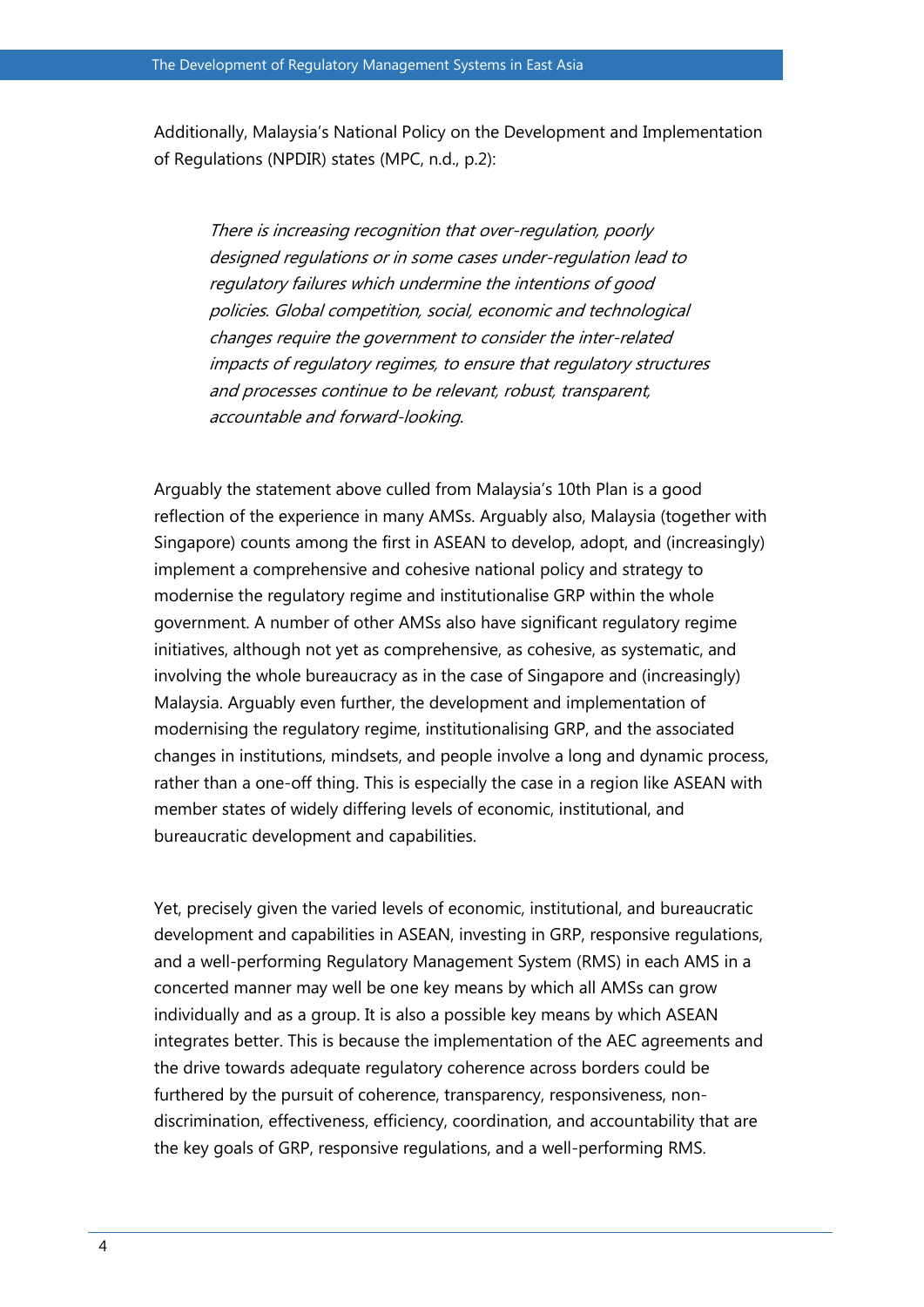Thus, to some extent, this is the complementary path towards deeper economic integration in ASEAN (that is, complementary to ASEAN regional agreements on facilitation, liberalisation, and cooperation) through concerted efforts among AMSs to improving domestic regulatory regimes and processes and reducing unnecessary regulatory burdens on firms and people within the context of an integrating ASEAN. This would be some kind of an **ASEAN 'quiet revolution' on regulation and integration.**

In the ERIA book ASEAN Rising: ASEAN and AEC Beyond 2015 (Intal et al., 2014), the proposed framework for moving AEC forward post 2015 includes 'responsive regulation' as a foundation of four pillars towards the AEC which are similar (but modified) to the current four pillars in the current AEC Blueprint 2009–2015. 'Responsive regulation' in the book focuses on 'process' (emphasis on wide consultations with stakeholders, coordination among government agencies, and monitoring) as well as 'content' (pro-competitive, commensurate, nondiscriminatory regulations).

# **The Project**

As a follow-up to the ASEAN Rising book, the Project 'Towards Responsive Regulations and Regulatory Coherence in East Asia: Deconstructing Efficient and Effective Regulatory Systems' expands and deepens further the responsive regulations' perspective towards well-performing RMS and, implicit in that, good regulatory practice. A wide range of countries has introduced systems of regulatory management to improve the quality of the stock and flow of regulation. Many countries in the Asia-Pacific region have been reviewing the role of regulatory management regimes as a means of reducing the costs of doing business, facilitating international trade and investment, and improving regulatory outcomes in areas such as health, safety, and environmental protection.

In understanding the evolution, and deconstructing the elements, of regulatory management in 10 countries in the East Asia and Pacific region, the Project focuses on 'what works' to make regulatory management regimes successful. The primary research question was: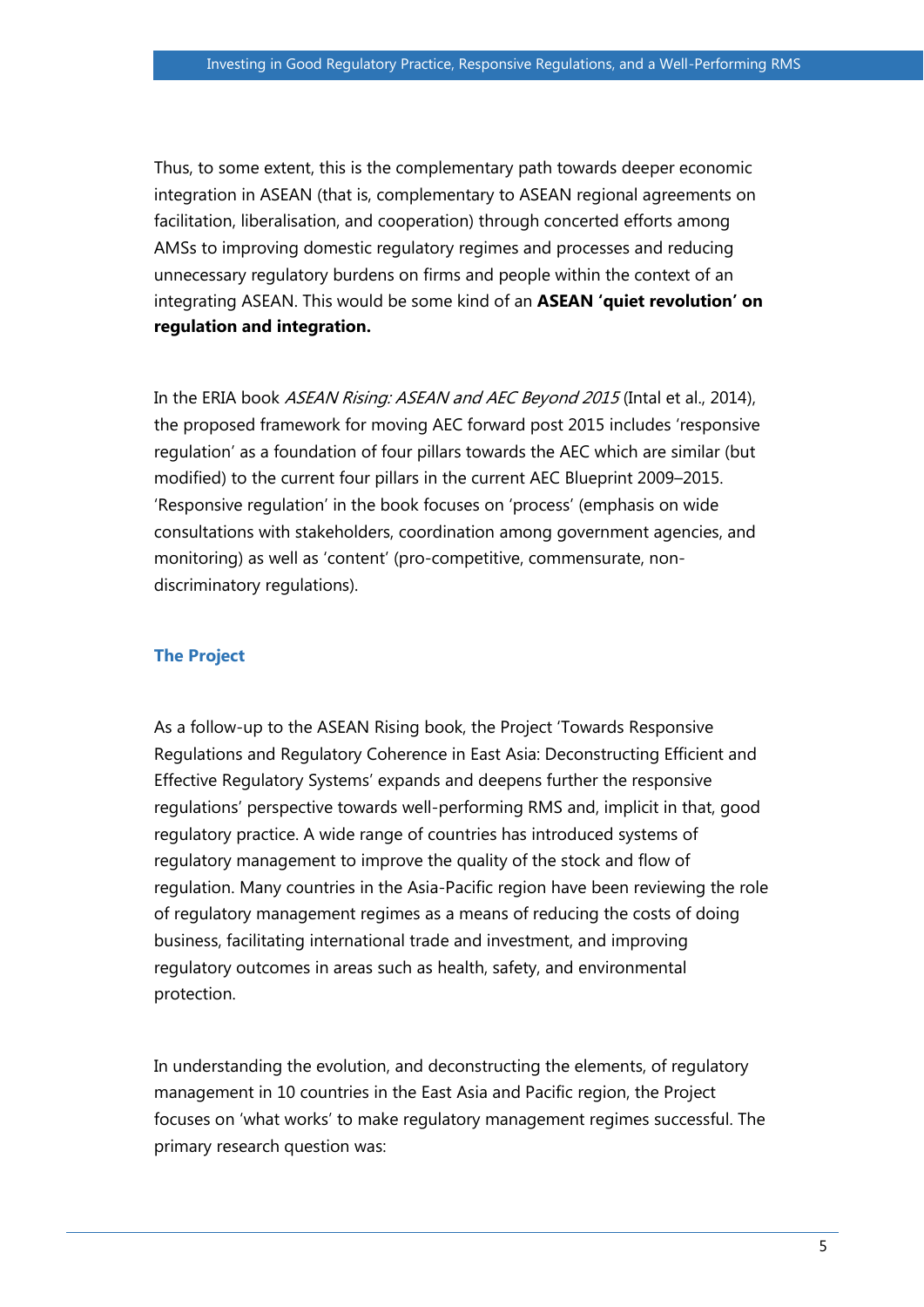Which elements of RMSs generate the most value?

The subsidiary questions were:

i. What are the common elements of RMSs/regimes?

ii. What do the different countries' experiences teach us about the sequencing of the different regulatory management elements, recognising the staged approach that governments commonly take in introducing regulatory management, e.g. should they start with programmes that have comprehensive coverage, or should they 'start small' with particular tools that focus on a particular sector or area?

iii. How are various stages in the regulatory management journey influenced by the individual country context and circumstances, including the level of regulatory capability and overall level of economic development?

**Approach.** The Project relied primarily on (1) studies of countries' RMSs, and (2) case studies for each country that generally focused on a successful regulatory change and contrasted that with previous or other regulatory change that did not achieve the stated goal. The studies used an analytic framework and a set of guiding questions for semi-structured interviews. The countries in the study included Australia, Indonesia, Japan, Malaysia, New Zealand, the Philippines, Singapore, the Republic of Korea (henceforth, Korea), Thailand, and Viet Nam. This meant that there was a mixture of ASEAN and OECD (Organisation for Economic Co-operation and Development) member countries from the Asia-Pacific region. Cambodia, Lao PDR, and Myanmar participated in the workshops as observers.

The research drew extensively on the judgment of the country experts. For example, once the researchers had completed their country and case studies they were asked to make a judgment about the significance of each individual element in influencing the overall outcome of the case studies and the effectiveness of the overall national system. The answers were based on a four-point Likert scale, with each respondent asked to rate each element as very significant, significant, not very significant, no significance.

The country studies and case studies are available from the ERIA website [http://www.eria.org/publications/discussion\\_papers/](http://www.eria.org/publications/discussion_papers/) as ERIA discussion papers.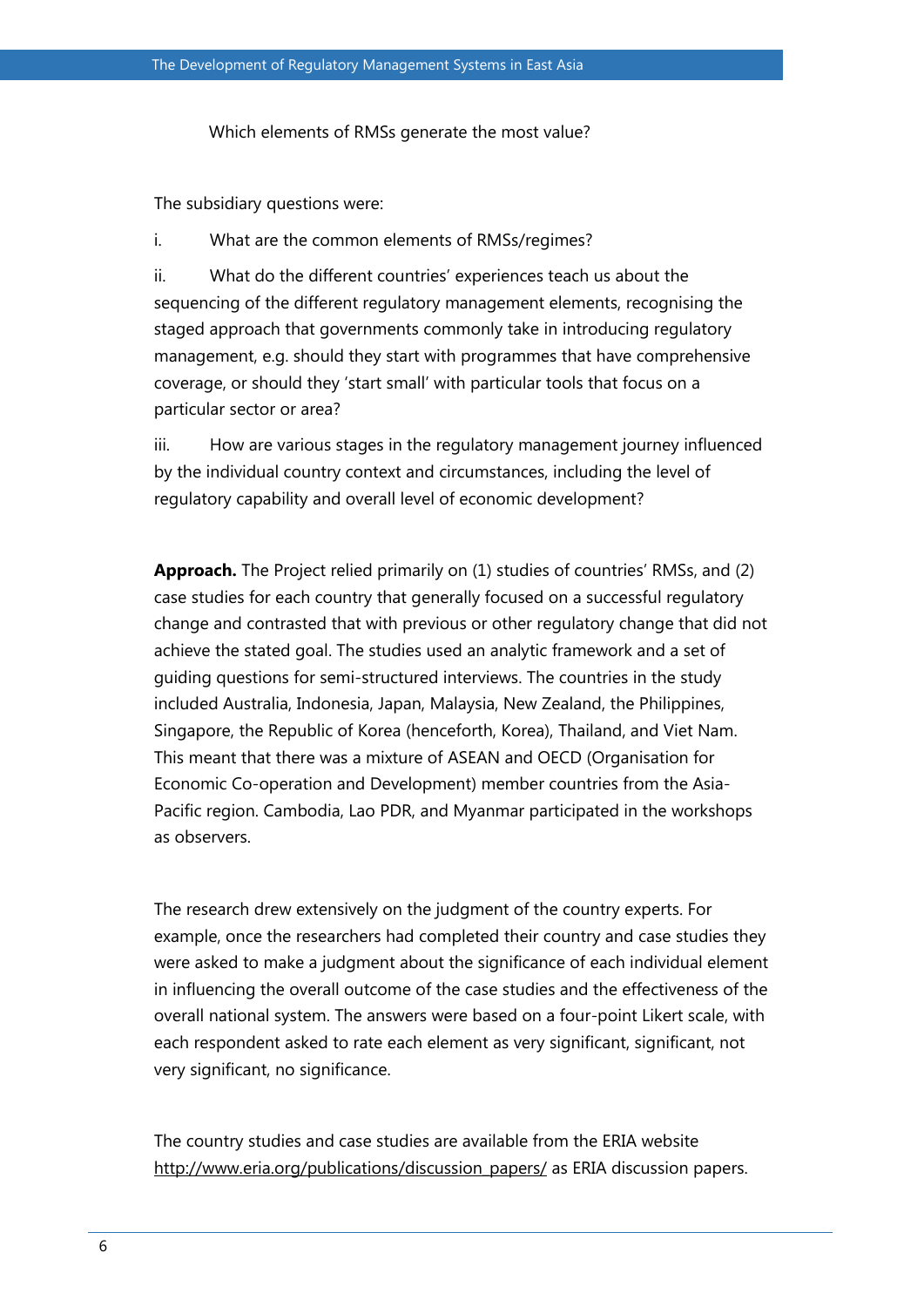The studies for Australia, New Zealand, Korea, Japan, Thailand, the Philippines, Viet Nam, and Malaysia and Singapore (joint study) are available with this publication; the other country studies are forthcoming.

A key potential limitation of cross-country studies of this type is the lack of validity of inter-country comparisons because of different researchers' perspectives. To gain greater inter-country reliability, a variety of techniques were used. These included the convening of two workshops in which draft material was presented and then commented on by reviewers from other jurisdictions; and the provision of feedback, on an iterative basis, from the lead researchers on each of the draft country chapters.

This Report presents the key research findings and policy recommendations of the Project. The rest of Chapter I discusses (i) the importance of GRP, responsive regulation, and well-performing RMS to AMSs and the AEC, and (ii) major challenges towards efficient trade facilitation, non-protective non-tariff practice, responsive regulations and a well-performing RMS. Chapter II presents the GRP principles and responsive regulation and a typology of stages or levels of RMS development. Chapter III discusses the evolution and current status of RMS in selected AMSs and East Asian countries. Chapter IV presents the results of the analysis of the elements of the RMSs in East Asia; Chapter V is on lessons and insights from the country studies in the Project. The last chapter, Chapter VI, briefly concludes and presents key recommendations on engendering GRP, responsive regulation, and a well-performing RMS, and on regional regulatory cooperation towards greater regional regulatory coherence.

# **1.2. Importance of Institutions, Good Regulatory Practice, and a Well-Performing Regulatory Management System**

Both theoretical and empirical studies have shown that institutional and governance factors play a critical role in the economic performance of nations, best exemplified by the pioneering work of Douglas North, on the one hand, and the proliferation of empirical studies in recent years on the impact of quality of institutions and governance on foreign direct investment among other things, on the other. For the most part, the studies show that good governance and institutional environment leads to positive economic performance. Conversely,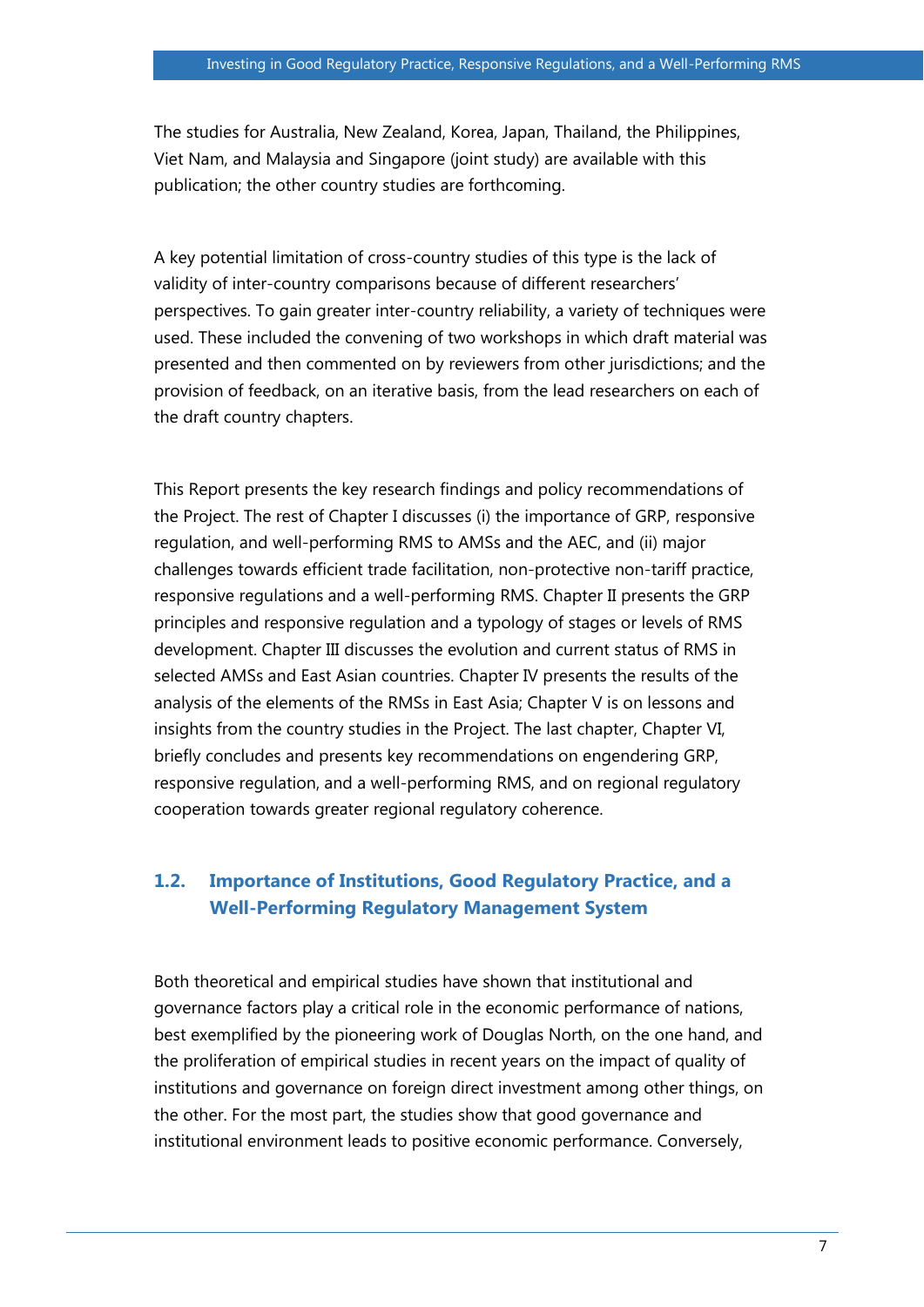institutional and/or governance failings tend to raise uncertainty and transactions cost, which thereby hurts investment and growth performance.

Similarly, there is a growing recognition that the improvement of the quality of public administration and regulatory agencies are an important component of the 'second generation reforms' that emerging economies need to undertake for productivity-based growth and escape the 'middle income trap' (Sally, 2013). The 'middle income trap' is at its heart a 'governance failure; an inability to take a long-term view of the best way forward for society as a whole' (Kharas, 2013, p.2). Forming 'fair, transparent and accountable public institutions' and building 'rule of law', with 'institutional structures that produce predictable and sound decisions', though hard to accomplish, are important means of avoiding the middle-income trap (see Kharas, 2013, p.2). GRP, responsive regulations, and a well-performing RMS exemplify the improved quality of public administration and the formation of fair, transparent, and accountable public institutions that, in the above discourse, are considered important elements of the way forward in avoiding the so-called middle-income trap.

Investing in improving governance and quality of public institutions can yield significant dividends. Thus, for example, Kaufmann et al. (1999) showed large increases in per capita income, significant declines in infant mortality, and marked increases in literacy arising from improved quality in six governance indicators. Similarly, using the governance indicators developed by Kaufmann et al. and currently publicly available through **govindicators.com**, B. Anghel (2004) showed the significant impact on foreign direct investment inflow of a one point increase in the score for government effectiveness, regulatory quality, and control of corruption, other things being equal. It must be noted that a one-point increase in the governance scoring is a large improvement because the experience of many countries show that the scores barely move over a decade. The positive impact on investments arising from improved performance in institutional factors has been shown in other studies. For example, Karim et al. (2012) showed that the quality of institutions affected the inflow of foreign direct investment to Malaysia.

Parker and Kirkpatrick (2012) reviewed the empirical studies on the impact of regulatory policy (general regulatory governance indicators) and better regulation processes (e.g. administrative simplification, ex ante and ex post Regulatory Impact Analysis [RIA]). Their findings are consistent with the view that better regulation and regulatory processes contribute positively to economic welfare, even if regulations and their impact are context specific and the empirical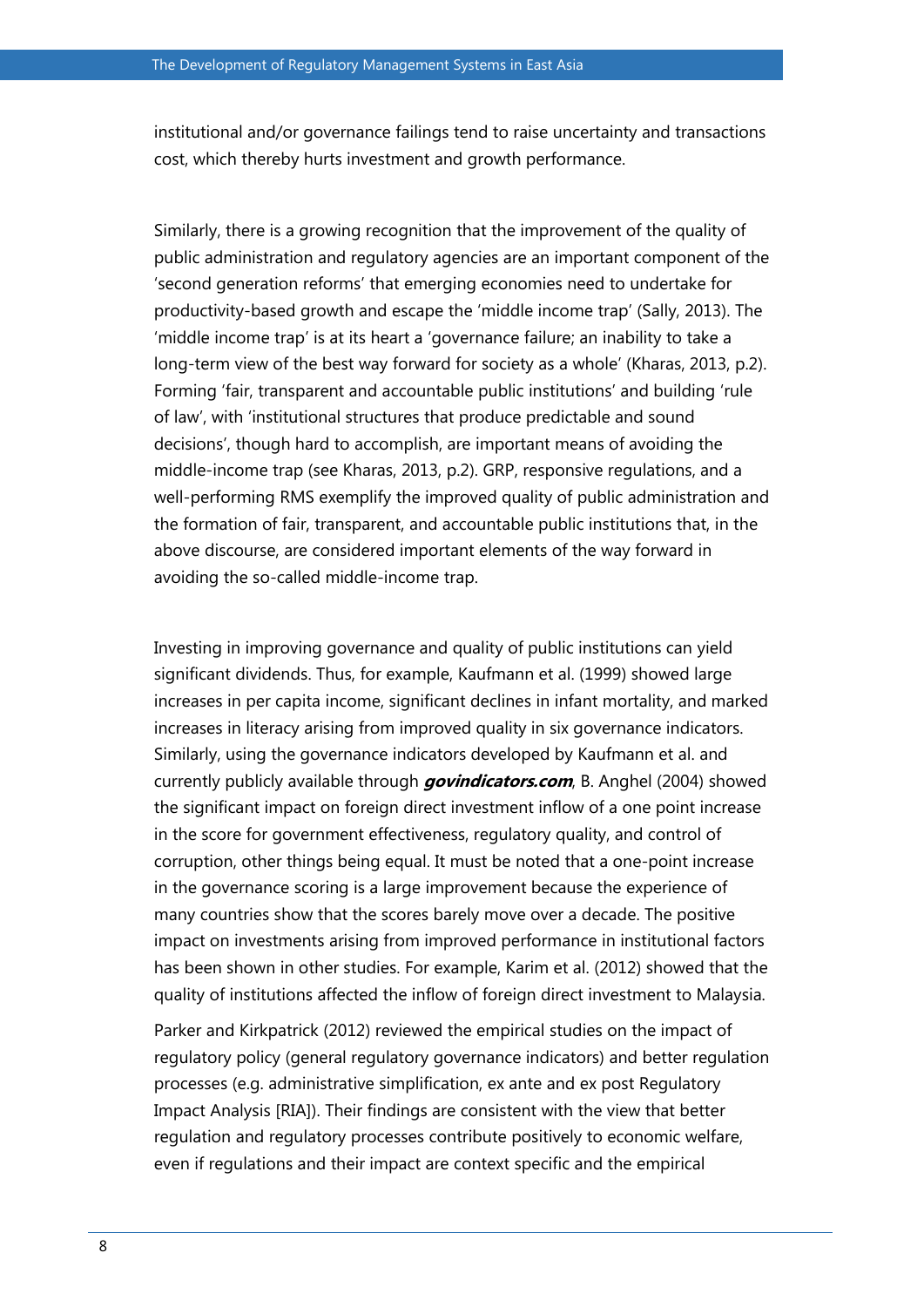estimates are necessarily partial in view of data and modelling constraints. Among the noteworthy studies are the following (see Parker and Kirkpatrick, 2012, for a detailed summary and evaluation of the studies):

- Simulation results of the impact of reduction in administrative burden on the whole economy in the European Union (EU), using a general equilibrium model (called WorldScan) by both the CPB Netherlands Bureau for Economic Policy Analysis (Centraal Planbureau, CPB) and by Gelauff and Lejour showed that there is a significant increase in gross domestic product (GDP). The impact on GDP is greater if all the EU countries undertake concurrent reductions in administrative burden. In addition, the longer-term impact is greater when the dynamic effects of research and development (R&D) are also taken into consideration. In the Gelauff and Lejour simulations, the magnitude of the GDP impact varies among EU countries.
- An econometric study by Djankov et al. suggested that more regulations are associated with worse corruption scores and that as the number of procedures to start a business increases, compliance with international standards such as on pollution declines.
- An econometric study by Jacobzone et al. indicated that improvements in the quality of RMS lead to better outcomes in GDP, total employment, employment in the business sector, and labour productivity.
- An econometric study by Loayza et al. shows that regulatory burden is inversely related with economic growth, although the negative effect becomes smaller when the quality of regulatory governance and the institutional framework is higher. This seems to suggest that the adverse effect of high regulatory burden is stronger and compelling for those countries with a relatively low quality of regulatory governance and institutional framework. Or conversely, reducing regulatory burden through improving regulatory governance and the regulatory framework would have greater economic growth impact in those countries with comparatively poor regulatory governance and a poorer institutional framework.
- The studies on the impact of RIA in Victoria, Australia by Abusah and Pingario and in Viet Nam by the Ministry of Justice of Viet Nam suggest that the adoption of RIA positively impacts on economic welfare, especially where the internal RIA processes are subject to external and independent scrutiny.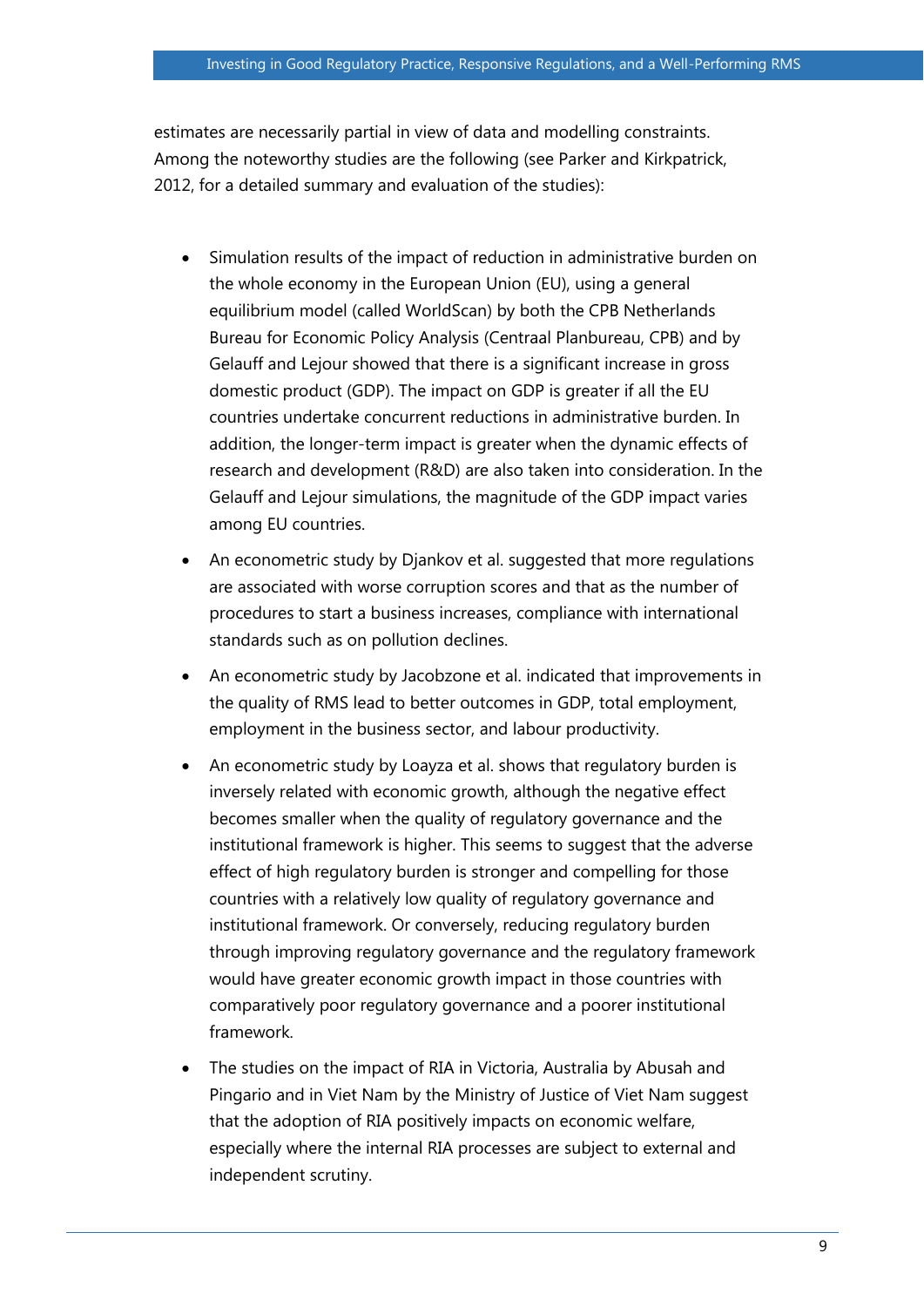Similarly, improved ease of doing business (EODB) indicators is also shown to be positively related to improved economic and business performance, other things being equal. The Ease of Doing Business Report for 2015 highlights studies that show that (i) an improvement of 10 points in the overall distance-to-frontier (DTF) score would lead to new firm density (number of new firms in a year per 1,000 adult population) of around 0.5; (ii) such improvement in the DTF score benefits the sales and employment performance of small firms more than that of large firms; (iii) there is a positive relationship between entrepreneurial activity and indicators of the quality of the legal and regulatory environment and governance; (iv) a marked improvement from the lowest quartile to the highest quartile in the EODB ranking would lead to a higher per capita growth rate of about 0.8 percentage points; (v) simplifying business registration leads to more firm creation; etc. (EODB, 2015, pp.11–12). The upshot is that it is well worth investing in improving the business regulatory environment given the significant economic benefits.

An ERIA study (Narjoko, Dee, and Fukunaga, 2013) shows that domestic competition and government efficiency leads to greater intra-ASEAN trade than pure customs facilitation per se. Specifically, a 1 percent rise in domestic competition and the government efficiency index would lead to a 2.4 percent increase in intra-ASEAN trade. In contrast, a 1 percent rise in the customs clearance plus logistics competence index would lead to only a 1.5 percent increase in intra-ASEAN trade. Arguably, GRP and a well-performing RMS engender government efficiency and enhance domestic competition (via its integration with competition policy and market openness policies). Thus, investing in GRP and in a well-performing RMS in AMSs potentially enhances intra-ASEAN trade.

**Tables 1.1a to 1.1c** present the governance scores and percentile ranking of the ASEAN + 6 countries and some corresponding global averages from the early 2000s to the early 2010s; the governance scores are in regulatory quality, government effectiveness, and control of corruption. As the tables indicate, Singapore, New Zealand, and Australia rank the highest in the ASEAN + 6 countries, and indeed, among the highest in the world, followed closely by Japan, and then Korea, Brunei Darussalam, and Malaysia. The rest trail behind, starting with Thailand and the Philippines and ending up at the rear with Lao PDR and Myanmar. The values of the governance indicators do not change drastically over a short period because of the nature of the indicators and the methodology of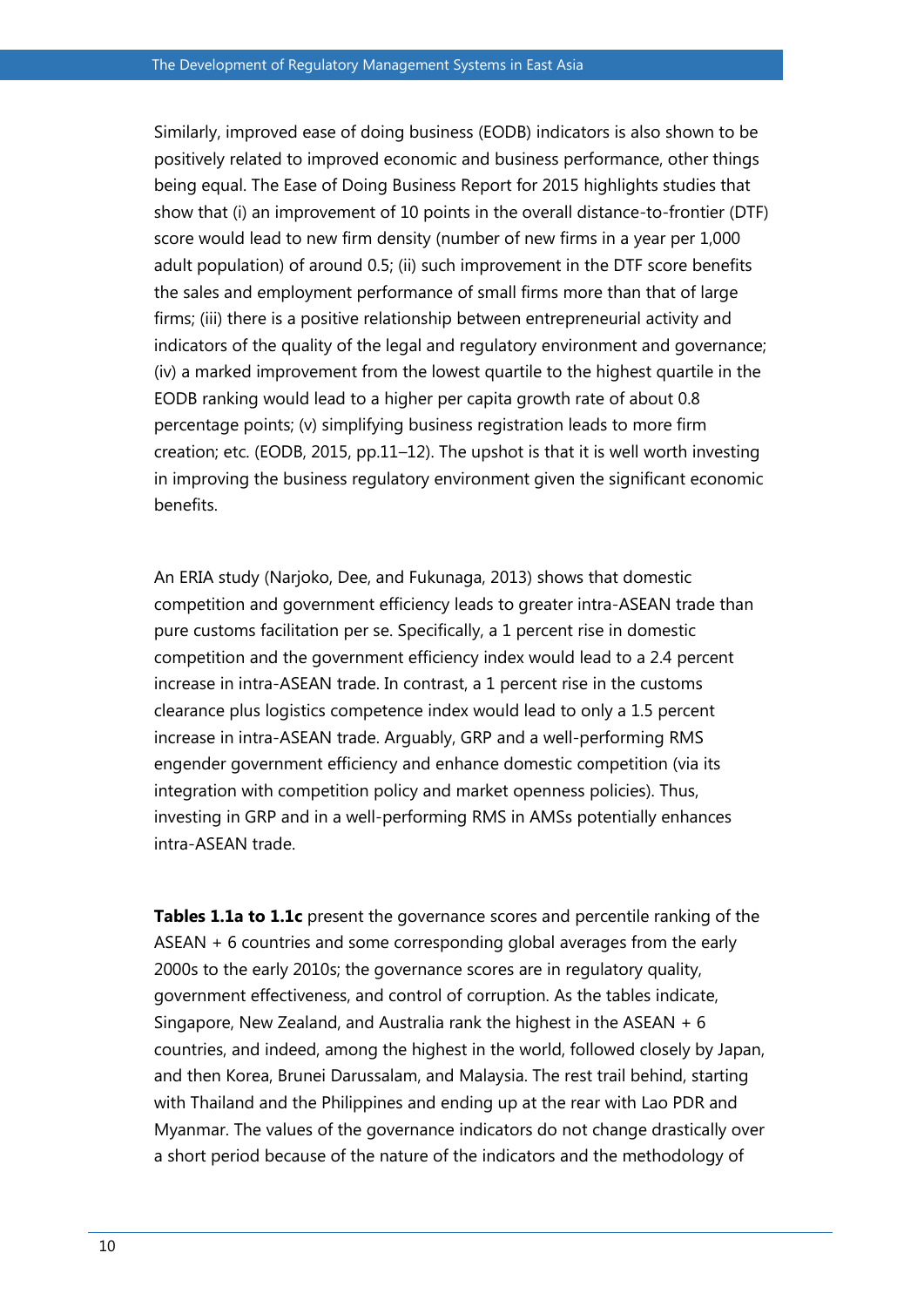estimation of the indices. Nonetheless, there are noteworthy improvements in the percentile rank during the 2003–2013 period, as thus:

- Indonesia in regulatory quality, control of corruption, and government effectiveness
- Lao PDR in regulatory quality, control of corruption, and government effectiveness
- Japan in government effectiveness, control of corruption, and regulatory quality
- Korea in regulatory quality and government effectiveness
- Philippines in control of corruption, especially during 2008–2013
- PRC in control of corruption especially during 2008–2013
- Malaysia in regulatory quality

| <b>Country/Territory</b> | 2003         |         | 2008         |         | 2013         |                |  |
|--------------------------|--------------|---------|--------------|---------|--------------|----------------|--|
|                          | <b>Score</b> | Ranking | <b>Score</b> | Ranking | <b>Score</b> | <b>Ranking</b> |  |
| New Zealand              | 1.67         | 96.57   | 1.79         | 98.06   | 1.81         | 98.09          |  |
| Australia                | 1.58         | 93.63   | 1.76         | 96.60   | 1.79         | 97.13          |  |
| Japan                    | 1.06         | 80.88   | 1.13         | 84.47   | 1.10         | 83.25          |  |
| Korea, Republic of       | 0.75         | 73.53   | 0.72         | 73.30   | 0.98         | 79.90          |  |
| <b>PRC</b>               | $-0.34$      | 42.65   | $-0.13$      | 51.46   | $-0.31$      | 42.58          |  |
| India                    | $-0.36$      | 40.69   | $-0.36$      | 40.78   | $-0.47$      | 33.97          |  |
| <b>ASEAN</b>             |              |         |              |         |              |                |  |
| Singapore                | 1.83         | 99.02   | 1.90         | 99.03   | 1.96         | 100.00         |  |
| Brunei Darussalam        | 1.00         | 79.41   | 0.81         | 74.76   | 1.10         | 82.78          |  |
| Malaysia                 | 0.60         | 68.14   | 0.36         | 62.62   | 0.62         | 72.25          |  |
| Thailand                 | 0.37         | 64.22   | 0.24         | 58.25   | 0.21         | 57.89          |  |
| The Philippines          | $-0.03$      | 52.45   | $-0.07$      | 52.43   | $-0.07$      | 51.67          |  |
| Indonesia                | $-0.78$      | 20.59   | $-0.32$      | 43.20   | $-0.20$      | 46.41          |  |
| Cambodia                 | $-0.46$      | 36.76   | $-0.44$      | 37.38   | $-0.35$      | 39.23          |  |
| Viet Nam                 | $-0.56$      | 29.41   | $-0.61$      | 30.10   | $-0.65$      | 28.23          |  |
| Lao PDR                  | $-1.47$      | 6.37    | $-1.13$      | 14.08   | $-0.85$      | 22.49          |  |
| Myanmar                  | $-2.04$      | 1.47    | $-2.20$      | 0.97    | $-1.51$      | 5.26           |  |

## **Table 1.1a: Regulatory Quality Scores and Percentile Rankings**

ASEAN = Association of Southeast Asian Nations; PRC = People's Republic of China. Source: World Governance Indicators dataset, 1996–2013. Adapted from

http://info.worldbank.org/governance/wgi/index.aspx#home, accessed on 15 September 2015. Copyright 2014 by The World Bank.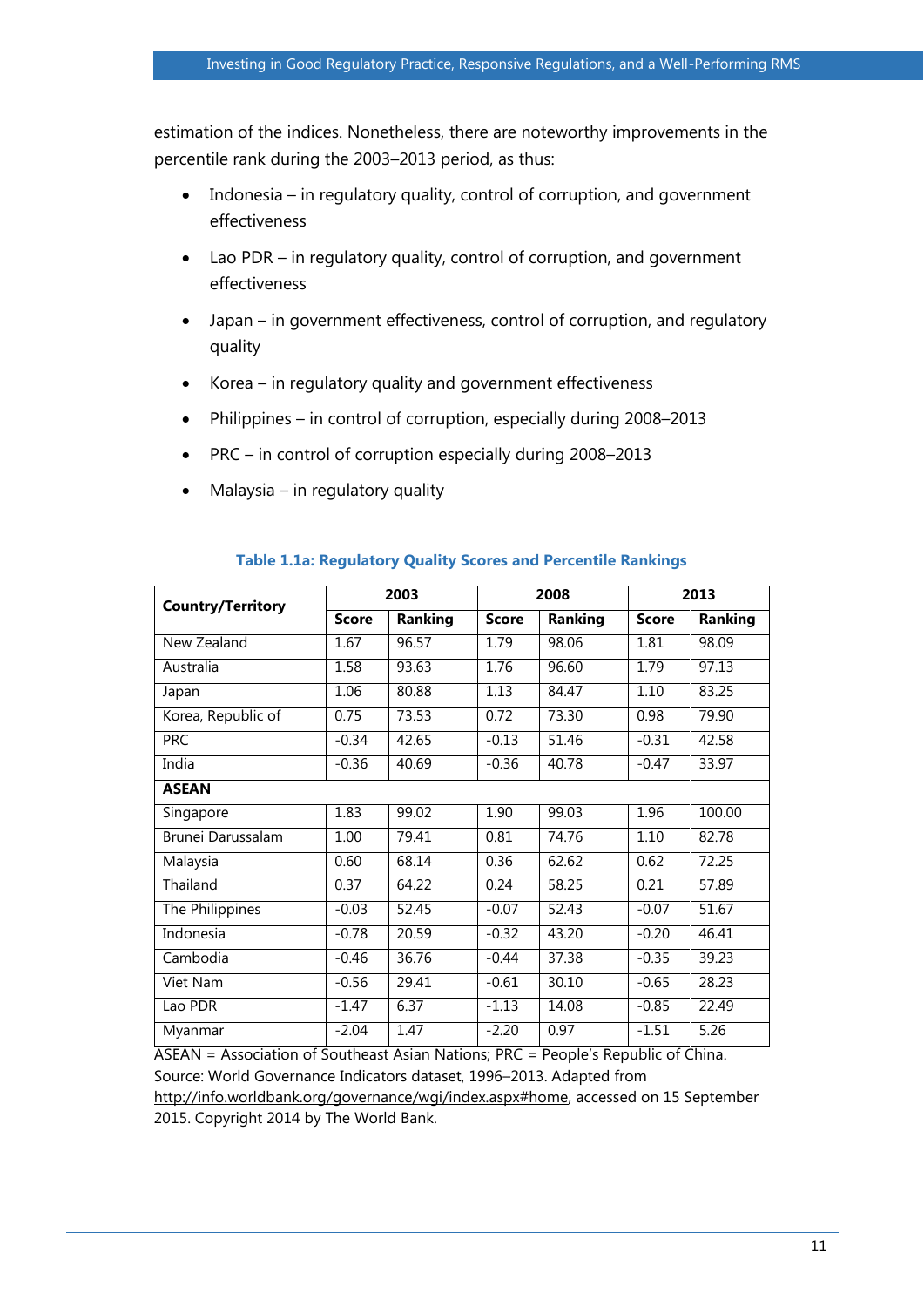| <b>Country/Territory</b> | 2003         |                | 2008         |                | 2013         |                |  |
|--------------------------|--------------|----------------|--------------|----------------|--------------|----------------|--|
|                          | <b>Score</b> | <b>Ranking</b> | <b>Score</b> | <b>Ranking</b> | <b>Score</b> | <b>Ranking</b> |  |
| New Zealand              | 1.82         | 93.66          | 1.67         | 93.69          | 1.75         | 96.17          |  |
| Australia                | 1.81         | 93.17          | 1.78         | 95.63          | 1.62         | 94.74          |  |
| Japan                    | 1.22         | 86.34          | 1.46         | 88.35          | 1.59         | 93.78          |  |
| Korea, Republic of       | 0.93         | 78.54          | 1.05         | 81.55          | 1.12         | 82.30          |  |
| <b>PRC</b>               | $-0.04$      | 57.07          | 0.15         | 59.22          | $-0.03$      | 54.07          |  |
| India                    | $-0.07$      | 55.12          | $-0.03$      | 54.37          | $-0.19$      | 47.37          |  |
| <b>ASEAN</b>             |              |                |              |                |              |                |  |
| Singapore                | 1.96         | 96.59          | 2.43         | 100.00         | 2.07         | 99.52          |  |
| Malaysia                 | 1.17         | 84.88          | 1.16         | 83.50          | 1.10         | 81.82          |  |
| Brunei Darussalam        | 0.67         | 73.17          | 0.91         | 78.64          | 0.86         | 74.16          |  |
| Thailand                 | 0.38         | 66.34          | 0.25         | 63.11          | 0.21         | 61.24          |  |
| The Philippines          | $-0.04$      | 56.59          | 0.03         | 56.80          | 0.06         | 56.94          |  |
| Indonesia                | $-0.45$      | 37.56          | $-0.24$      | 46.60          | $-0.24$      | 45.45          |  |
| Viet Nam                 | $-0.43$      | 39.02          | $-0.20$      | 47.09          | $-0.30$      | 44.02          |  |
| Lao PDR                  | $-1.06$      | 13.17          | $-0.87$      | 18.45          | $-0.76$      | 24.88          |  |
| Cambodia                 | $-0.88$      | 17.56          | $-0.95$      | 16.02          | $-0.92$      | 18.66          |  |
| Myanmar                  | $-1.24$      | 8.29           | $-1.52$      | 2.91           | $-1.51$      | 4.31           |  |

#### **Table 1.1b: Government Effectiveness Scores and Percentile Rankings**

ASEAN = Association of Southeast Asian Nations; PRC = People's Republic of China. Source: World Governance Indicators dataset, 1996–2013. Adapted from http://info.worldbank.org/governance/wgi/index.aspx#home, accessed on 15 September 2015. Copyright 2014 by The World Bank.

As indicated in the tables, progress in governance indicators is not linear: there are setbacks and apparent retrogressions. Among the more noteworthy are India and Thailand for all the three governance indicators as well as the People's Republic of China (PRC) and the Philippines on control of corruption during the 2003–2008 period.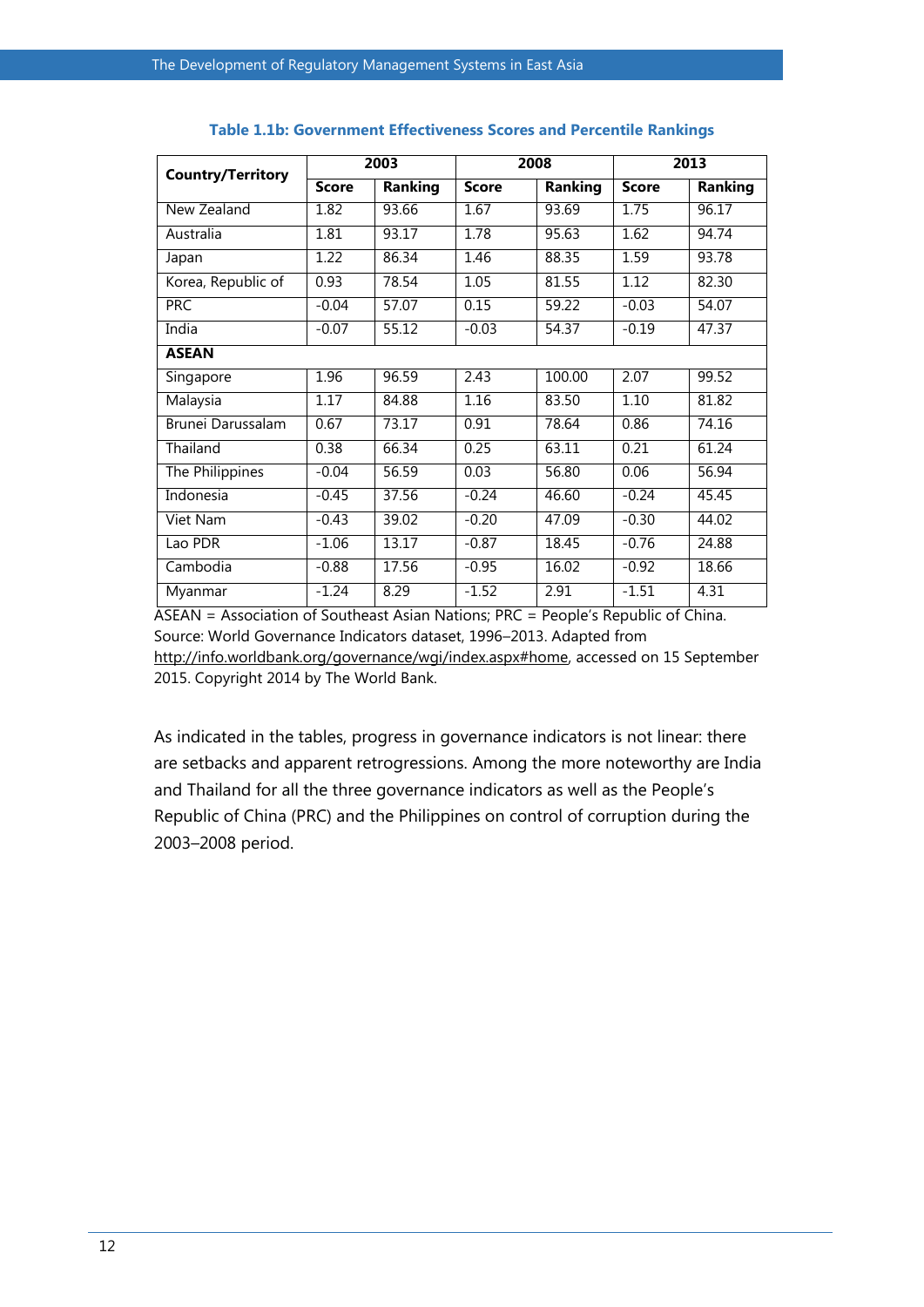| <b>Country/Territory</b> | 2003         |                | 2008         |                | 2013         |         |  |
|--------------------------|--------------|----------------|--------------|----------------|--------------|---------|--|
|                          | <b>Score</b> | <b>Ranking</b> | <b>Score</b> | <b>Ranking</b> | <b>Score</b> | Ranking |  |
| New Zealand              | 2.38         | 99.02          | 2.33         | 98.54          | 2.35         | 99.52   |  |
| Australia                | 1.94         | 94.15          | 2.07         | 96.12          | 1.76         | 93.78   |  |
| Japan                    | 1.18         | 84.88          | 1.31         | 85.92          | 1.65         | 92.82   |  |
| Korea, Republic of       | 0.48         | 71.71          | 0.37         | 67.96          | 0.55         | 70.33   |  |
| <b>PRC</b>               | $-0.41$      | 43.41          | $-0.54$      | 35.44          | $-0.35$      | 46.89   |  |
| India                    | $-0.44$      | 42.93          | $-0.36$      | 43.69          | $-0.56$      | 35.89   |  |
| <b>ASEAN</b>             |              |                |              |                |              |         |  |
| Singapore                | 2.26         | 98.05          | 2.25         | 98.06          | 2.08         | 96.65   |  |
| Brunei Darussalam        | 0.29         | 64.39          | 0.54         | 72.82          | 0.72         | 74.16   |  |
| Malaysia                 | 0.39         | 68.78          | 0.02         | 59.22          | 0.41         | 68.42   |  |
| Thailand                 | $-0.15$      | 52.68          | $-0.42$      | 42.23          | $-0.33$      | 49.28   |  |
| The Philippines          | $-0.53$      | 38.54          | $-0.75$      | 25.24          | $-0.40$      | 43.54   |  |
| Viet Nam                 | $-0.55$      | 37.07          | $-0.73$      | 25.73          | $-0.53$      | 36.84   |  |
| Indonesia                | $-0.96$      | 14.63          | $-0.56$      | 33.98          | $-0.62$      | 31.58   |  |
| Lao PDR                  | $-1.16$      | 8.78           | $-1.21$      | 6.31           | $-0.90$      | 19.62   |  |
| Cambodia                 | $-0.94$      | 15.61          | $-1.20$      | 6.80           | $-1.01$      | 16.27   |  |
| Myanmar                  | $-1.46$      | 2.44           | $-1.56$      | 1.94           | $-1.07$      | 12.44   |  |

#### **Table 1.1c: Control of Corruption Scores and Percentile Rankings**

ASEAN = Association of Southeast Asian Nations; PRC = People's Republic of China. Source: World Governance Indicators dataset, 1996–2013. Adapted from http://info.worldbank.org/governance/wgi/index.aspx#home, accessed on 15 September 2015. Copyright 2014 by The World Bank.

Similarly, **Tables 1.2a to 1.2c** provide some EODB indicators. As the tables show, Singapore and New Zealand are the world's best in terms of the overall DTF score. Among the ASEAN + 6 countries, the next best are Korea, Australia, and Malaysia; the lowest scoring among them are India, Lao PDR, and Myanmar. The tables also indicate significant improvements in a number of AMSs, most notably Malaysia, the Philippines, Viet Nam, and Thailand.

The range of the governance percentile ranks among the ASEAN + 6 countries must be the widest among regional groupings in the world, ranging from virtually 100 percent down to a low single-digit percentage. The variation among the ASEAN + 6 countries on the EODB indicators is also wide, from the world's best two countries to one of the lowest.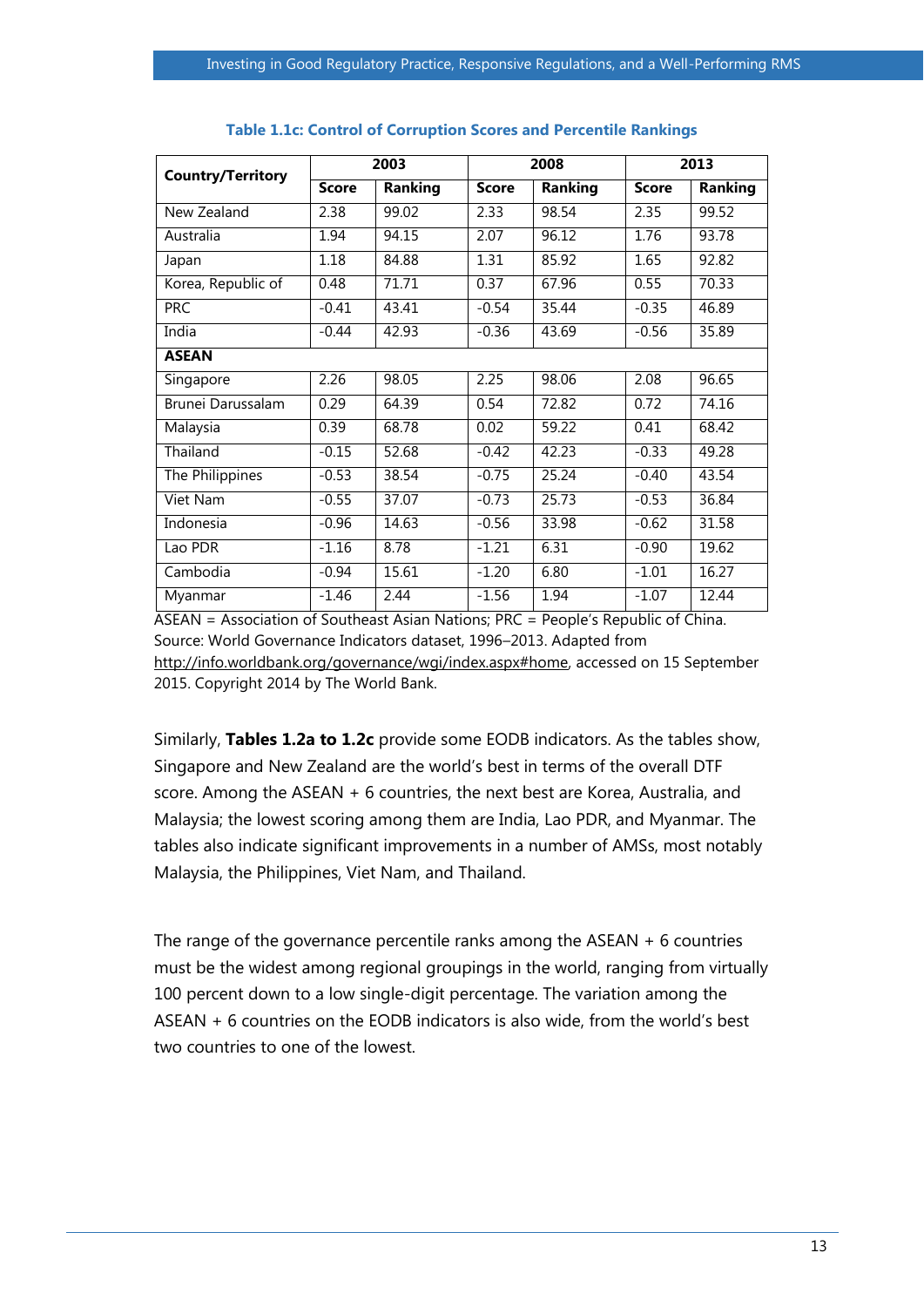| <b>Country/Territory</b> | <b>Overall DTF</b> |       | <b>Starting a Business</b> |           |           |       |  |
|--------------------------|--------------------|-------|----------------------------|-----------|-----------|-------|--|
|                          | 2010               | 2015  | 2006                       | 2007      | 2010      | 2015  |  |
| New Zealand              | 88.83              | 86.91 | 95.62                      | 95.62     | 99.95     | 99.96 |  |
| Korea, Republic of       | 81.74              | 83.40 | 61.36                      | 61.61     | 84.47     | 94.36 |  |
| Australia                | 80.87              | 80.66 | 96.19                      | 96.20     | 96.46     | 96.47 |  |
| Japan                    | 78.42              | 74.80 | 71.84                      | 83.36     | 83.37     | 86.21 |  |
| <b>PRC</b>               | 57.79              | 62.58 | 50.97                      | 59.20     | 62.67     | 77.43 |  |
| India                    | 49.46              | 53.97 | 38.07                      | 47.42     | 53.75     | 68.42 |  |
| <b>ASEAN</b>             |                    |       |                            |           |           |       |  |
| Singapore                | 91.85              | 88.27 | 91.15                      | 91.16     | 96.46     | 96.48 |  |
| Malaysia                 | 74.37              | 78.83 | 74.26                      | 74.46     | 80.41     | 94.90 |  |
| Thailand                 | 76.43              | 75.27 | 80.53                      | 80.58     | 82.30     | 87.98 |  |
| Viet Nam                 | 59.44              | 64.42 | $\overline{71.41}$         | 70.57     | 74.46     | 77.68 |  |
| The Philippines          | 54.31              | 62.08 | 61.68                      | 61.90     | 61.53     | 67.23 |  |
| Brunei Darussalam        | 58.99              | 61.26 | <b>NA</b>                  | 48.90     | 48.77     | 53.12 |  |
| Indonesia                | 57.18              | 59.15 | 43.05                      | 46.14     | 62.98     | 68.84 |  |
| Cambodia                 | 48.40              | 55.33 | 34.99                      | 36.14     | 42.28     | 41.23 |  |
| Lao PDR                  | 44.55              | 51.45 | 62.54                      | 64.20     | 66.73     | 68.95 |  |
| Myanmar                  | ΝA                 | 43.55 | <b>NA</b>                  | <b>NA</b> | <b>NA</b> | 22.85 |  |

#### **Table 1.2a: Overall Scores for Distance-to-Frontier (DTF) and Starting a Business**

ASEAN = Association of Southeast Asian Nations; PRC = People's Republic of China. Source**:** Distance to Frontier dataset, 2004–2015. Adapted from

[http://www.doingbusiness.org/data/distance-to-frontier,](http://www.doingbusiness.org/data/distance-to-frontier) accessed on 16 September 2015. Copyright 2015 by The World Bank.

Such wide variation in governance and EODB indicators, while challenging, can also be an opportunity for learning and adaptation, especially for the countries in the region as they step up further their efforts in improving their regulatory regimes and RMSs.

The need for improved regulatory regimes and RMS in a number of countries in the region is well encapsulated in the concerns and complaints raised by respondent firms in an ERIA study on supply chain connectivity of agricultural products in ASEAN in 2013 (Intal, 2013).

Among the significant concerns and complaints of the private sector are the following, many of which could be addressed to a large extent by the implementation of GRP and improvement in the RMSs in the countries concerned: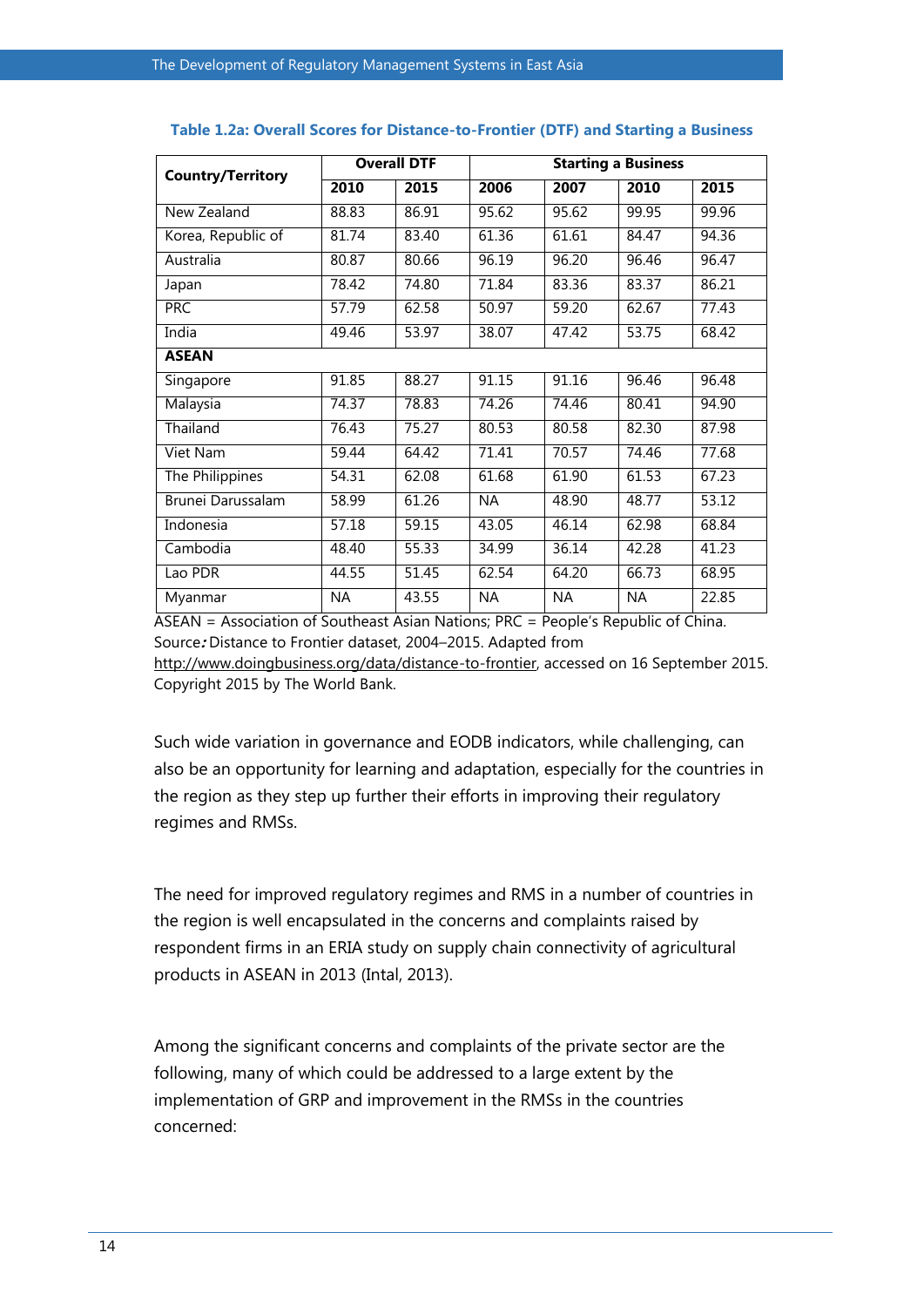| <b>Country/Territory</b> | <b>Dealing with Construction</b> |           |       |                    |  |  |  |
|--------------------------|----------------------------------|-----------|-------|--------------------|--|--|--|
|                          | 2006                             | 2007      | 2010  | 2015               |  |  |  |
| Korea, Republic of       | 85.60                            | 87.15     | 87.28 | 85.89              |  |  |  |
| New Zealand              | 85.77                            | 85.70     | 85.82 | 85.67              |  |  |  |
| Australia                | 81.38                            | 81.40     | 84.47 | 84.30              |  |  |  |
| Japan                    | 74.49                            | 74.49     | 73.63 | 73.30              |  |  |  |
| <b>PRC</b>               | 9.14                             | 16.37     | 24.40 | 43.75              |  |  |  |
| India                    | 21.29                            | 21.29     | 21.29 | 30.89              |  |  |  |
| <b>ASEAN</b>             |                                  |           |       |                    |  |  |  |
| Singapore                | 89.21                            | 89.28     | 92.69 | 92.84              |  |  |  |
| Thailand                 | 86.08                            | 86.09     | 86.07 | 88.77              |  |  |  |
| Viet Nam                 | 81.38                            | 82.55     | 83.12 | 83.66              |  |  |  |
| Malaysia                 | 54.93                            | 54.95     | 57.38 | 82.49              |  |  |  |
| Brunei Darussalam        | <b>NA</b>                        | 59.33     | 59.32 | 77.93              |  |  |  |
| Cambodia                 | 62.15                            | 63.57     | 75.20 | 76.45              |  |  |  |
| Lao PDR                  | 65.09                            | 66.81     | 67.75 | 68.50              |  |  |  |
| The Philippines          | 57.69                            | 58.20     | 59.30 | 66.08              |  |  |  |
| Myanmar                  | <b>NA</b>                        | <b>NA</b> | NA.   | 64.93              |  |  |  |
| Indonesia                | 58.06                            | 59.39     | 62.68 | $\overline{59.03}$ |  |  |  |

#### **Table 1.2b: Dealing with Construction Scores**

ASEAN = Association of Southeast Asian Nations; PRC = People's Republic of China. Source: Distance to Frontier dataset, 2004–2015. Adapted from

http://www.doingbusiness.org/data/distance-to-frontier, accessed on 16 September 2015. Copyright 2015 by The World Bank.

### **Customs clearance**

- **•** Disputes on classification and valuation a major source of delay and key concern for stakeholders in at least three AMSs
- **•** Problems of coordination with other government agencies an often occurrence in at least three AMSs
- National Single Window is perceived to have reduced customs clearance time and corruption
- **In border posts**, **congestion in the terminal and on access road**, the need to **transfer cargo** between vehicles and the need for physical inspection and security checks are the major sources of delay. **Lack of border crossing coordination** with regional neighbours is a serious concern in at least three AMSs.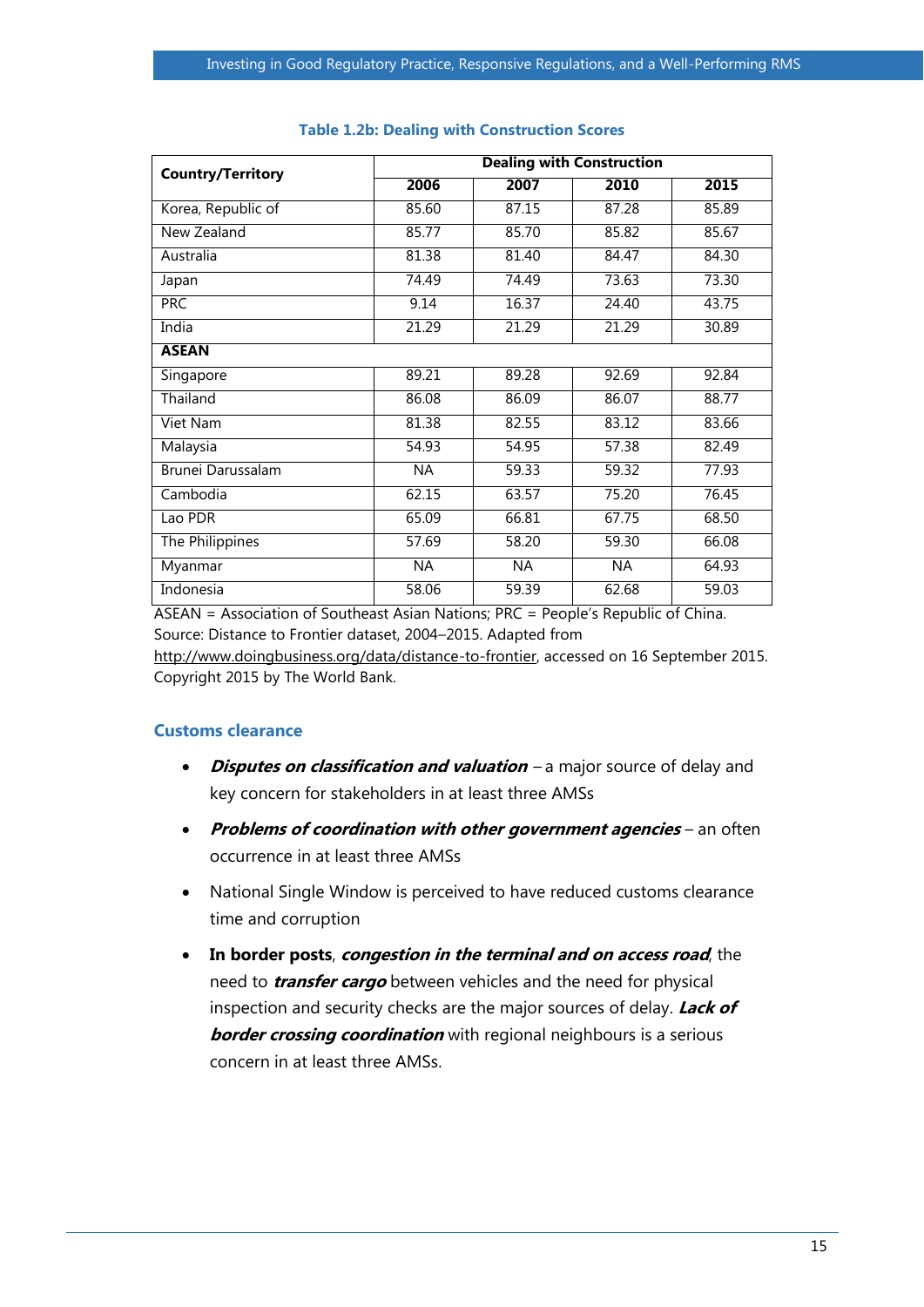| <b>Country/Territory</b> | <b>Trading Across Borders</b> |       |       |       |  |  |
|--------------------------|-------------------------------|-------|-------|-------|--|--|
|                          | 2006                          | 2007  | 2010  | 2015  |  |  |
| Australia                | 79.57                         | 79.89 | 80.50 | 80.53 |  |  |
| <b>PRC</b>               | 70.53                         | 71.92 | 72.97 | 71.68 |  |  |
| India                    | 53.23                         | 53.74 | 65.85 | 65.47 |  |  |
| Japan                    | 87.47                         | 87.39 | 87.19 | 87.23 |  |  |
| Korea, Republic of       | 78.60                         | 78.64 | 92.51 | 93.45 |  |  |
| New Zealand              | 84.84                         | 84.97 | 84.85 | 85.41 |  |  |
| <b>ASEAN</b>             |                               |       |       |       |  |  |
| Indonesia                | 70.54                         | 71.66 | 74.91 | 77.46 |  |  |
| Malaysia                 | 88.58                         | 88.88 | 89.18 | 89.94 |  |  |
| Philippines              | 72.61                         | 73.01 | 74.73 | 77.23 |  |  |
| Singapore                | 96.73                         | 96.79 | 96.62 | 96.47 |  |  |
| Thailand                 | 57.44                         | 57.79 | 82.73 | 83.57 |  |  |
| Viet Nam                 | 68.79                         | 69.56 | 72.62 | 75.56 |  |  |
| Brunei Darussalam        | <b>NA</b>                     | 77.52 | 77.66 | 80.87 |  |  |
| Cambodia                 | 49.80                         | 50.38 | 61.23 | 65.92 |  |  |
| Lao PDR                  | 18.43                         | 19.84 | 41.65 | 52.96 |  |  |
| Myanmar                  | n.a.                          | n.a.  | n.a.  | 70.02 |  |  |

#### **Table 1.2c: Trading Across Borders**

ASEAN = Association of Southeast Asian Nations; n.a. = not available;

PRC = People's Republic of China.

Source**:** Distance to Frontier dataset, 2004–2015. Adapted from

[http://www.doingbusiness.org/data/distance-to-frontier,](http://www.doingbusiness.org/data/distance-to-frontier) accessed on 16 September 2015. Copyright 2015 by The World Bank.

#### **Transparency**

- **Access to and quality of information** on regulations, licences, standards, and certification, etc. are a serious concern in at least three AMSs
- **Inconsistent interpretation of rules** a serious-to-critical issue for four AMSs
- **Irregular enforcement** and allowance for discretionary behaviour a serious concern in at least four AMSs
- Problems of **informal payment, excessive fees, and/or corruption** is a serious-to-critical concern in at least four AMSs

#### **Infrastructure, Transport, and Logistics services**

 Domestic roads, ports, trucking, domestic logistics providers, and cold chain are rated **unsatisfactory** in at least three AMSs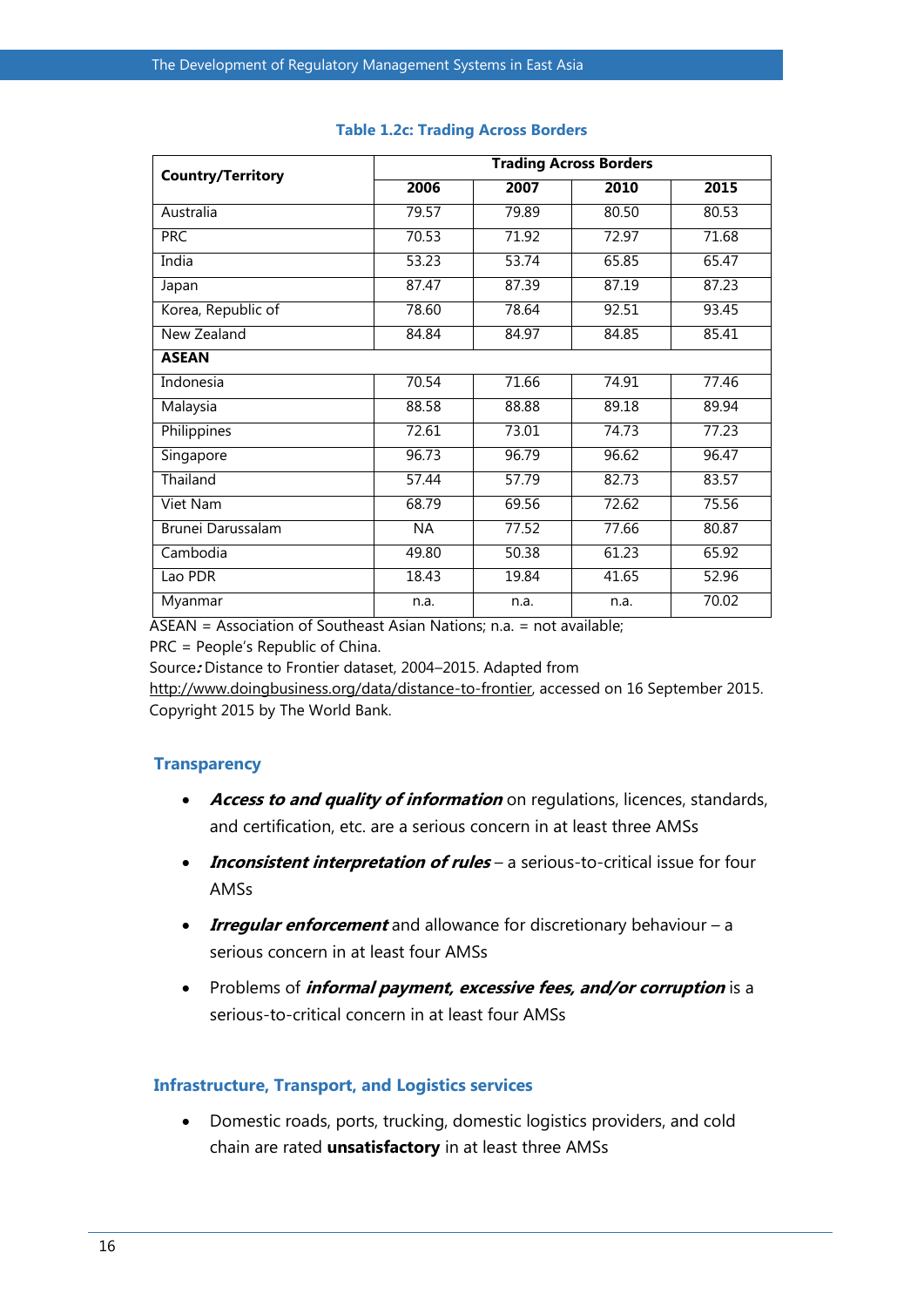- **•** Inter-island shipping is deemed *inadequate* in at least two AMSs and **very unsatisfactory** in adequacy, cost, and quality in one AMS.
- Additional serious constraints to efficient logistics service provision raised by logistics service providers, road transport firms, and maritime transport services providers in at least four AMSs include:
	- o limited hours of operation at customs facilities, improper penalties, repeated handling, limitations on vehicle fleet size and hours of operation, and limitations on foreign equity in logistics services
- Road transport service providers also complain about
	- o informal checkpoints and costs as well as road capacity and quality, high toll fees, and poor quality of bridges
- Shipping firms in a number of AMSs also have serious concerns about
	- o Congestion, high port charges, poor port conditions, monopolised handling of cargo, and absence of adequate warehousing and specialised storage facilities in main port and subsidiary ports

The usefulness of good regulatory processes is also highlighted in the results of an ERIA study on the implementation of AEC Blueprint measures (see Intal, et al., 2014). Specifically, the results of the study's limited survey of firms in ASEAN concerning non-tariff measures (NTMs) suggest that the respondent firms that find it relatively burdensome to meet the requirements of NTMs (that are largely technical barriers trade in the respondent firms) are those where there are

- complicated and burdensome procedures;
- excessive and redundant documentation requirements (highlighted especially by firms in the Philippines);
- high permit fees; and
- lack of in-country testing facilities (highlighted especially by firms in Myanmar).

It is worth noting that in one AMS that has a comparatively high incidence of NTMs among AMSs, the majority of the respondent firms in the country do not consider the requirements burdensome or they do not have substantial cost and time effects on them because of

- fast clearance; and
- efficient, consistent, and transparent procedures and practices (Intal, 2015).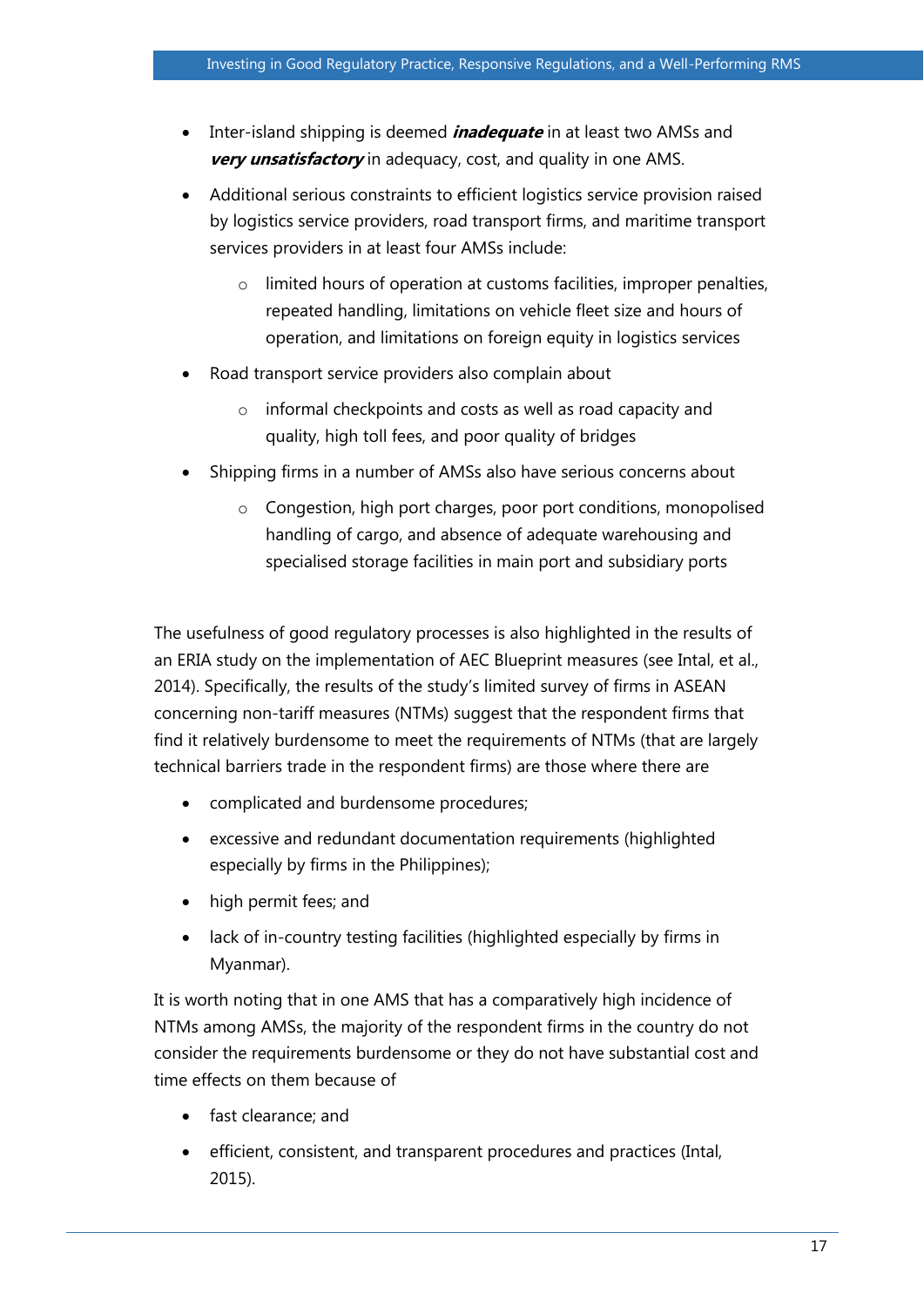The stark difference in the impact on firms of NTMs has led the study to recommend that the best way to address the non-tariff barrier effect of NTMs is through the implementation of GRP domestically and not solely through trade negotiations.

Finally, it is worth emphasising that in the current world of production fragmentation and production networks and regional and global value chains, the implementation of GRP, responsive regulations, and development of a wellperforming RMS contribute substantially to a country's deepening engagement in regional and global production networks by reducing set-up and operations cost in the country. In addition, if the country's regulations and practices are more in line with those of partner countries and/or with global practices and standards, then the country's 'service link costs' (ERIA, 2010) with other production blocks in other countries would be lower. As such it would likely lead to the country's even deeper engagement in the regional and global production networks and value chains. As a result, the country's production network-driven trade, investment, and industrial development would be enhanced.

**AEC Blueprint and TPP.** Both the AEC Blueprint 2025 and the Trans-Pacific Partnership (TPP) highlight the importance of GRP and, for the TPP Agreement, even regulatory coherence; as such, both have a bearing on the system of regulatory management.

The AEC Blueprint 2025 (2015) has Section B.7 on 'Effective, Efficient, Coherent and Responsive Regulations, and Good Regulatory Practice' and Section B.6 on 'Good Governance.' The section on good governance emphasises greater transparency in the public sector and enhanced engagement with the private sector and other stakeholders. The section on responsive regulations and GRP emphasises the minimisation of compliance cost to, and the prevention of, unwarranted distortions and inconsistency arising from the regulations; at the same time such regulations effectively address the identified problem(s). As the Blueprint points out: '(t)he drive towards a competitive, dynamic, innovative and robustly growing ASEAN entails that the regulations are non-discriminatory, procompetitive, effective, coherent and enabling of entrepreneurship, and the regulatory regime responsive and accountable whereby GRP is embedded' (p.76). The strategic measures include regular review of regulatory implementation processes and procedures for streamlining, institutionalising GRP consultations and informed regulatory consultations, and capacity building.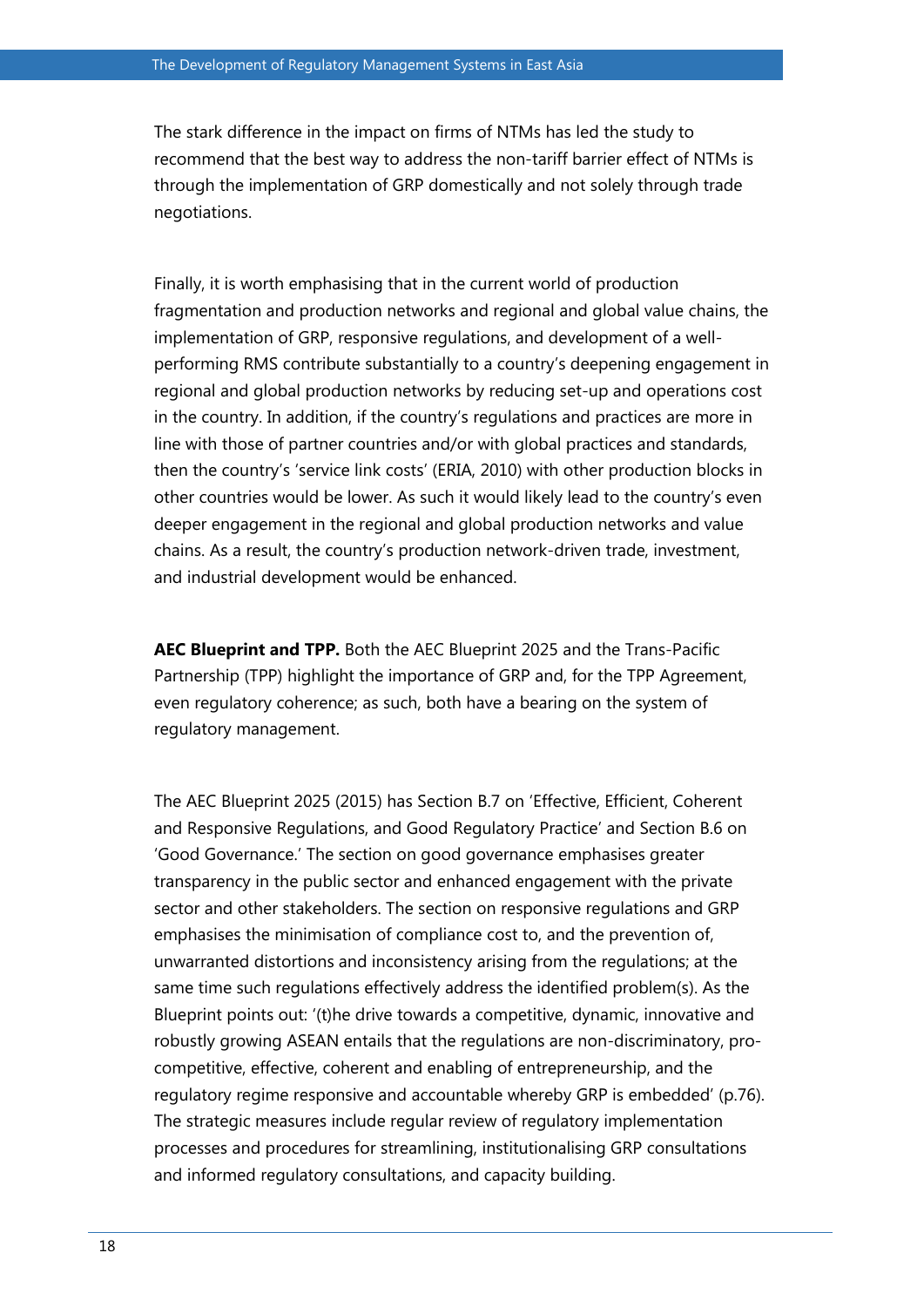The TPP Chapter 25 on regulatory coherence is also fundamentally about GRPs'… in the process of planning, designing, issuing, implementing and reviewing regulatory measures in order to facilitate achievement of domestic policy objectives, and in efforts across governments to enhance regulatory cooperation in order to further those objectives and promote international trade and investment, economic growth and employment.' The use of GRP involves the use of regulatory management requirements such as RIA for the assessment of proposed regulatory measures, a coordination mechanism or institution to promote interagency consultation and coordination, transparency through public access to information on new regulatory measures and grounds for selection of the new measures, and regular review of the stock of regulations to determine whether they remain effective. Of the 12 countries that are members of TPP, six are included in the Project: Australia, Japan, Malaysia, New Zealand, Singapore, and Viet Nam.

The importance of GRP for the region, implied in the agreements on the AEC Blueprint 2025 and TPP, is echoed by a number of ASEAN officials and officials of AMSs. For example, H.E. Ong Keng Yong, former ASEAN Secretary General, in his remarks during the Second EAS Regulatory Roundtable, emphasised the fundamental challenges facing ASEAN post 2015:

- Make the ASEAN Community …'more real, more felt, more present, and more obvious to the ASEAN peoples…[and] make the benefits from integration more real to the people.'
- ASEAN community building will be based more on rules and regulations. The benefits of a rules-based community include making AMSs more competitive through decreasing corruption and increasing transparency and inspiring the public service to be more professional, among others.

According to him, GRP contributes to addressing those two fundamental challenges. For example, GRP encourages cooperative government–private sector engagement as well as innovations in government mechanisms and operations. In addition, with 'Southeast Asia witnessing a connectivity and infrastructure boom and many big countries [wanting] to do more infrastructure development in this region; …if we put our ASEAN bodies and our governments to do more systematic GRP, we could obtain more benefits and profits from the infrastructure and connectivity boom' (Ong, 2015).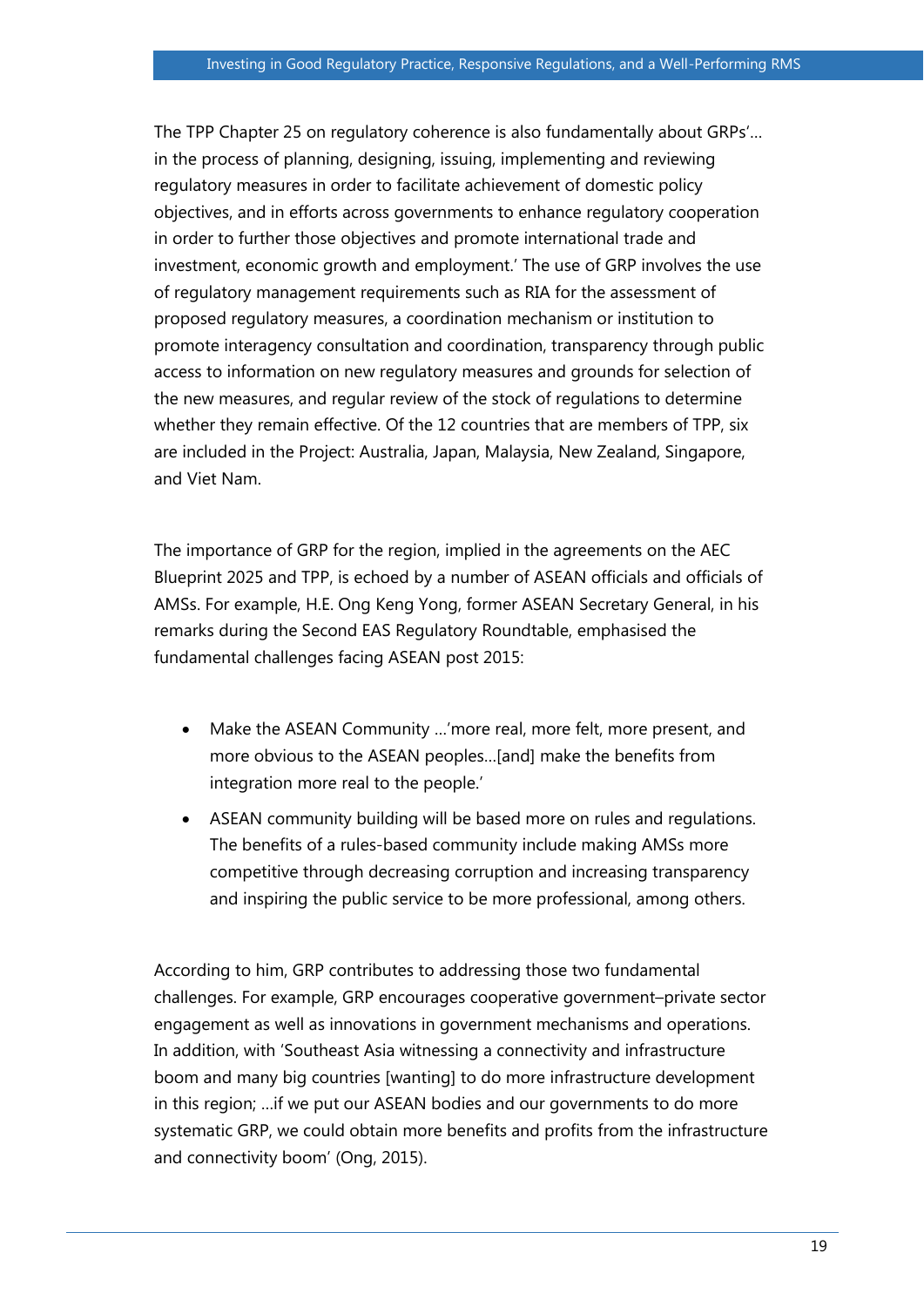Similarly, H.E. Ambassador Dato' Hasnudin bin Hamzah, Malaysia's permanent representative to ASEAN and head of CPR, also emphasised the potential benefits of GRP to AMSs, as follows (2015, pp.2, 4):

Good regulatory practices [have] potential to induce a more efficient market environment for ASEAN Member States with a fair business regime to be more globally competitive, to induce greater economic growth, and to jumpstart our aspiration to achieve a more equitable reach of development among our Member States. Good regulatory practices are a seal of good housekeeping of our intention to improve our institutional structure.

Good regulatory reforms serve as important social safeguard against market failures and inefficiencies on the ground. This would facilitate the meaningful participation of all stakeholders as well as to ensure smooth implementation of projects. This is especially important in emerging markets with a huge gap in efficiency, competition and quality delivery of services.

Good regulatory reforms could …improve competitiveness by reducing the cost structure of exporting sectors in regional and global markets; and it could create new job opportunities.

Additionally, H.E. Deputy Minister Rizal Lukman of Indonesia highlighted (2015, pp.2, 7):

The emergence of the ASEAN Economic Community is putting the pressure on [the AMSs] to accelerate the bureaucratic, administrative and regulatory reforms needed to ensure its competitiveness both in Southeast Asia and globally….With such a massive economic potential [in ASEAN as the 7th largest economy in the world if it were a single economy]…developing good regulatory practices and regulatory coherence both at the border and within the individual country is essential to generate significant growth that is also inclusive and equally distributed.